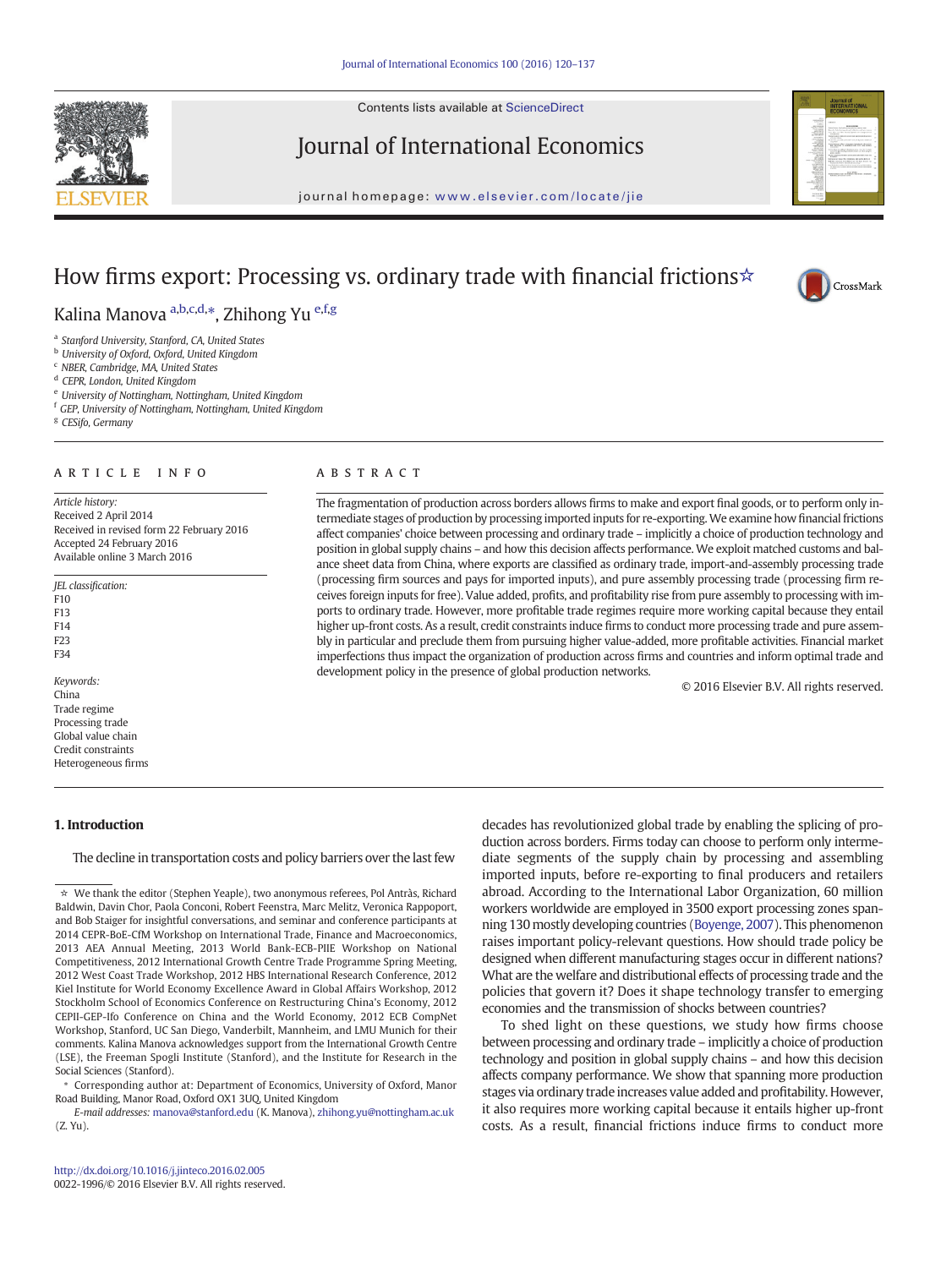processing trade and preclude them from pursuing higher value-added, more profitable activities. At the same time, processing trade enables constrained firms that could not undertake ordinary exports to share in the gains from trade. Financial market imperfections thus affect the organization of production across firms and countries and inform the design of trade and development policy in the presence of global value chains.

We use matched customs and balance sheet data at the firm level for China, an economy ideally suited to this analysis because of its major role in international production networks. To boost exports, in the mid-1980s China formally introduced a processing trade regime (PT) that exempts materials imported for further processing and re-exporting from import duties. By 2005, 32.7% of Chinese exporters pursued processing trade and contributed 54.6% of total exports. In addition, Chinese firms choose between two operating modes within the processing regime. Under pure assembly (PA), they receive foreign inputs at no cost from the trade partner abroad to whom they also send the final product. Under processing with imports (PI), also known as import-and-assembly, the Chinese firm instead independently sources and pays for imported parts. These institutional features introduce wedges between the costs and returns associated with ordinary trade (OT), PI, and PA. Finally, China's financial system is underdeveloped and segmented across provinces. It thus provides a perfect setting for exploring the link between credit constraints and firms' choice of export mode.

We establish two main results. First, profitability varies systematically across trade strategies. Profits, profit-to-sales ratios, and value added are higher for companies that undertake more ordinary relative to processing trade and more import-and-assembly relative to pure assembly. Producers settling for PA or PI must therefore face some constraint that prevents them from doing OT.

Second, limited access to capital poses such a constraint and determines exporters' choice of trade regime. We first demonstrate that (i) in the cross-section of firms within finely disaggregated industries, financially healthier enterprises with more liquid assets and less leverage pursue more ordinary trade relative to processing trade and more import-and-assembly relative to pure assembly. Moreover, (ii) within continuing exporters over time, improvements in financial health are followed by reallocations of trade activity towards regimes with higher working capital needs. Similarly, new exporters' financial health prior to export entry strongly predicts their trade regime upon entry.

Since (i) and to a lesser degree (ii) may arise endogenously, we exploit a series of exogenous sources of variation to establish a causal effect of credit constraints. We show that (iii) following the removal of MFA quotas on textiles and apparel in 2005, new exporters of such products choose different trade modes depending on their financial status before 2005. (iv) Across sectors within firms, exporters conduct more OT than PT and more PI than PA in financially less vulnerable sectors, i.e., sectors that rely less on external capital markets for exogenous reasons. (v) The impact of firms' financial health and sectors' financial vulnerability is bigger in Chinese provinces with weaker financial systems, where liquidity constraints are more likely to bind for the Chinese exporter. By contrast, this impact is stronger for financially more developed export destinations, where the foreign partner is less constrained and can more easily bear the costs that the Chinese seller cannot.

These empirical findings are consistent with liquidity needs and profitability varying across trade regimes such that financial frictions shape firms' choice of export mode. Conceptually, different trade regimes correspond to a different distribution of production stages, costs, and profits between Chinese suppliers and foreign buyers. From the perspective of the Chinese manufacturer, ordinary trade requires the most working capital because he pays for product design, domestic and foreign inputs, import duties on foreign inputs, final assembly, and distribution abroad. Processing with imports necessitates less financial liquidity since it avoids the costs of product design, import tariffs, and distribution. Financing needs are lowest under pure assembly, when up-front expenses comprise only domestic inputs and product assembly. When the costs borne by each party represent relationshipspecific investments and contracts are incomplete, hold-up problems arise, and trade partners split revenues according to Nash bargaining with their contribution to the relationship as bargaining weight. Chinese firms thus sort into trade modes based on their access to capital, and this in turn pins down their profitability.

Our analysis uncovers an important and previously unexplored determinant of firms' export mode: credit constraints. The recent literature has proposed other factors that govern the choice between processing and ordinary trade in China. These include firm productivity [\(Brandt and Morrow, 2015; Dai et al., 2011; Defever and Riaño, 2012](#page-16-0)), space-based industrial policies ([Defever and Riaño, 2012](#page-16-0)), import tariffs [\(Brandt and Morrow, 2015\)](#page-16-0), and incentives for foreign firms to vertically integrate their Chinese supplier ([Feenstra and Hanson, 2005;](#page-16-0) [Fernandes and Tang, 2012\)](#page-16-0). We use a variety of estimation strategies in order to account for these alternative factors, as well as for other observable and unobservable firm and sector characteristics. We control for the variation in aggregate supply and demand conditions with a stringent combination of firms' province, industry, and destination fixed effects, and for unobserved company characteristics with firm fixed effects. We establish that the role of firms' financial health is independent from that of firm size, age, productivity, ownership structure (private vs. state, domestic vs. foreign), production technology (capital-, skill-, material intensity), and tariffs on imported inputs. Of note, its effect is economically large relative to that of firm productivity, which is weakly correlated with access to capital due to frictions in Chinese financial markets. We ensure that our results for sectors' financial vulnerability are not driven by the variation in physical capital intensity, human capital intensity, relationship specificity, and upstream import tariffs across sectors.

Our findings suggest that financial frictions influence the organization of global production networks across firm and country boundaries. The three trade regimes correspond to the integration of different segments of the value chain (product design, input sourcing, input processing, final assembly, distribution) under the control of the Chinese exporter. Hence, credit-constrained firms, and presumably financially underdeveloped countries as a whole, might be stuck in low value-added stages of the supply chain and unable to pursue more profitable opportunities. Strengthening capital markets might thus be an important prerequisite for moving into higher value-added, more profitable activities.

Our study provides a bridge between two active literatures on trade and finance and on global value chains. There is growing evidence that credit constraints impede firms' export activity and distort aggregate trade flows, both in normal times and during crisis episodes [\(Foley](#page-16-0) [and Manova, 2015; Manova, 2013; Berman and Héricourt, 2010;](#page-16-0) [Bricongne et al., 2012; Amiti and Weinstein, 2011; Minetti and Zhu,](#page-16-0) [2011; Chor and Manova, 2012; Feenstra et al., 2011](#page-16-0)). We propose a novel mechanism – choice of trade regime and implicitly global value chain position – through which credit constraints operate. There has also been increased interest in international production networks and their implications for the transmission of shocks across borders during the 2008–2009 crisis [\(Bems et al., 2011; Levchenko et al., 2010;](#page-16-0) Baldwin,  $2012$ ).<sup>1</sup> An important advance in this area has been the inference of domestic value added and production line position from trade flows and input–output tables at the country level [\(Johnson and](#page-16-0) [Noguera, 2012; Antràs and Chor, 2013; Fally, 2011\)](#page-16-0) and in China in particular [\(Brandt and Morrow, 2015; Kee and Tang, 2012; Koopman](#page-16-0) [et al., 2011\)](#page-16-0). To this line of research, we add one of the first microlevel studies of how and why individual firms operate at different stages along the global value chain. We also shift attention to the decisions of

 $1$  [Kim and Shin \(2012\)](#page-16-0) model global supply chains with production delays and show that inventories, accounts receivable, and productivity are procyclical and track financial conditions.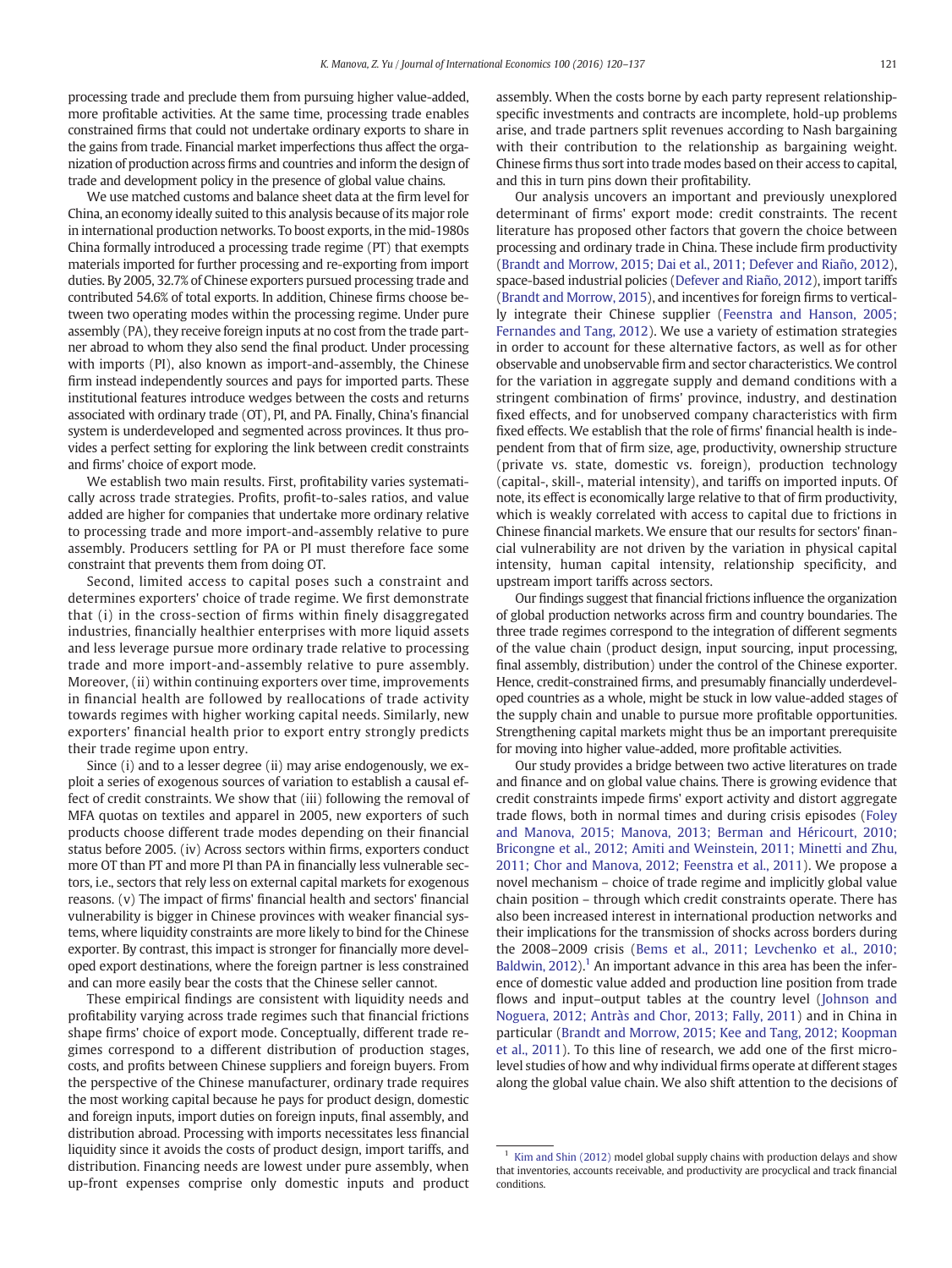<span id="page-2-0"></span>Southern firms, rather than those of Northern manufacturers looking to relocate production to the low-cost South.<sup>2</sup>

Our analysis illustrates how liquidity constraints shape the design of international trade contracts. Compared to OT and PI, PA is a codified form of trade credit extended by the foreign buyer to the Chinese supplier for the purpose of financing imported inputs. Our paper thus extends previous work on the use of trade credit in cross-border transactions [\(Antràs and Foley, 2015; Demir and Javorcik, 2014](#page-16-0)) and on the effect of financial frictions on multinationals' decision to offshore intra-firm or at arm's length [\(Antràs et al., 2009; Manova et al., 2015;](#page-16-0) [Javorcik and Spatareanu, 2009\)](#page-16-0).

Finally, our conclusions shed light on the gains from trade and the role of trade policy in the presence of processing trade and global supply chains. Our results reinforce recent evidence that facilitating access to imported materials can boost the export performance of developing countries by enabling manufacturers to improve product quality and to broaden product scope ([Kugler and Verhoogen, 2009,](#page-16-0) [2012; Goldberg et al., 2010; Manova and Zhang, 2012\)](#page-16-0). This is particularly relevant for economies that rely on trade for growth and knowledge spillovers. Our findings further suggest that the international fragmentation of production and its institutionalization with the processing regime in China allow liquidity constrained firms to share in the gains from trade, when they could not have done so otherwise. This highlights the differential effects of trade policy and global value chains across heterogeneous firms in a world with financial market imperfections.

The remainder of the paper is organized as follows. The next section provides institutional background on China's trade regimes. Section 3 outlines a conceptual framework that guides our empirical analysis. We introduce the data in [Section 4](#page-4-0) and present the empirical results in [Section 5](#page-7-0). The last section concludes.

# 2. Institutional background

For the past 30 years, China has used a variety of policy instruments to stimulate export activity. A particularly consequential intervention has been the establishment of a designated trade regime that exempts imported inputs from import duty as long as they are used for further processing, assembly, and ultimately re-exporting on behalf of foreign buyers. In place since the mid-1980s, this provision encourages the formation of processing trade relationships between local firms and overseas companies looking to offshore production to China.

Chinese customs authorities distinguish between two carefully enforced trade regimes: processing trade (PT) and ordinary trade  $(OT)^3$  Processing trade is formally defined as "business activities in which the operating enterprise imports all or part of the raw or ancillary materials, spare parts, components, and packaging materials, and re-exports finished products after processing or assembling these materials/parts." A firm conducting processing trade can claim importduty exemption only if, at the time of importing, it shows proof of a contractual agreement with a foreign buyer to whom it will export the processed goods.

Processing trade comprises two sub-categories: processing with imports (PI) and pure assembly (PA). Pure assembly is also known as processing with foreign-client supplied materials. It refers to "business activities in which the operating enterprise receives materials/parts from a foreign enterprise without needing to pay foreign exchange for the import, and carries out processing or assembling with the materials/parts as per the requirements of the foreign enterprise, only charging for the processing or assembling, while any finished products are to be sold and marketed by the foreign enterprise." By contrast, processing with imports, also known as processing with imported materials or import-andassembly, refers to "business activities in which the operating enterprise imports materials/parts by paying foreign exchange for their processing, and exports finished processed products for sale abroad."

Under both types of processing trade, the import duty is waived, the Chinese party pays for domestic inputs and labor and customizes the product to the specifications of the foreign buyer, and the foreign buyer handles product design, marketing, and distribution. However, under PA, the Chinese firm is not responsible for sourcing foreign materials and incurs no cost for using them. Under PI on the other hand, it decides what parts to source, from which countries, and at what prices. It also has to pay for any imported inputs. The foreign input suppliers are typically not the same party to whom the Chinese firm ultimately exports. From a contractual perspective, whoever purchases a given input preserves ownership rights over it until the processing transaction has been completed.

Firms exporting under ordinary trade often manufacture exclusively with local inputs, but they are allowed to combine foreign and domestic materials and to sell both at home and abroad. This makes it prohibitively difficult for Chinese customs to ascertain what fraction of any imported inputs go towards production for exporting, especially when the Chinese company exports under its own brand name. Ordinary exporters thus incur import tariffs on any foreign intermediates they use.

A Chinese manufacturer may legally undertake both ordinary and processing trade, in which case each of its import and export transactions is recorded and treated separately according to its specified trade regime.<sup>4</sup> For example, a garment maker may use imported materials in order to sell domestically and abroad under its own brand (e.g., Youngor) as well as to export under a foreign brand (e.g., Nike, Gap). It would then enjoy the import tariff waiver on its processing imports but not on the foreign inputs it acquired for its domestic production and ordinary exports.

The introduction of the processing trade regime has significantly contributed to the expansion in China's trade activity. In 2005 – the year our empirical analysis focuses on – 54.6% of all exports by value represented processing trade. While China's import duties have declined over time, the exemption for processing imports remains important: average tariff rates dropped from 41% in 1992 to 16.8% before entry into the WTO in 2001 and reached 9% in 2005 ([Lemoine](#page-16-0) [and Ünal-Kesenci, 2004; Yu, 2015](#page-16-0)).

# 3. Conceptual framework

Chinese firms can participate in international trade via ordinary trade, processing with imports and pure assembly.We posit that the institutionalized differences among these three trade regimes generate tradeoffs between ex ante costs and ex post profits: From the perspective of the Chinese company, more profitable export modes are associated with higher up-front expenditures. As a result, financially unconstrained firms are able to conduct the most profitable activity, while firms with limited access to capital are forced into less profitable trade regimes with lower liquidity needs. Credit constraints thus affect not only directly firms' export strategy but also implicitly their production technology. This section provides intuition for these economic forces and develops empirically testable hypotheses.

<sup>&</sup>lt;sup>2</sup> See, for example, [Helpman \(1984\)](#page-16-0), [Hanson et al. \(2005\)](#page-16-0), and [Yeaple \(2003\)](#page-17-0).

<sup>&</sup>lt;sup>3</sup> There are a number of other regimes that capture less than 4% of exports (e.g., warehousing trade, entrepôt trade by bonded area, international aid, barter trade). All regime definitions are from "Measures of the Customs of the People's Republic of China on the Control of Processing-Trade Goods" released in 2004 and amended in 2008 and 2010.

<sup>&</sup>lt;sup>4</sup> On the import side, ordinary imports include final consumption goods, intermediates used in production for the domestic market, and intermediates used in production for foreign markets by firms exporting under the OT regime.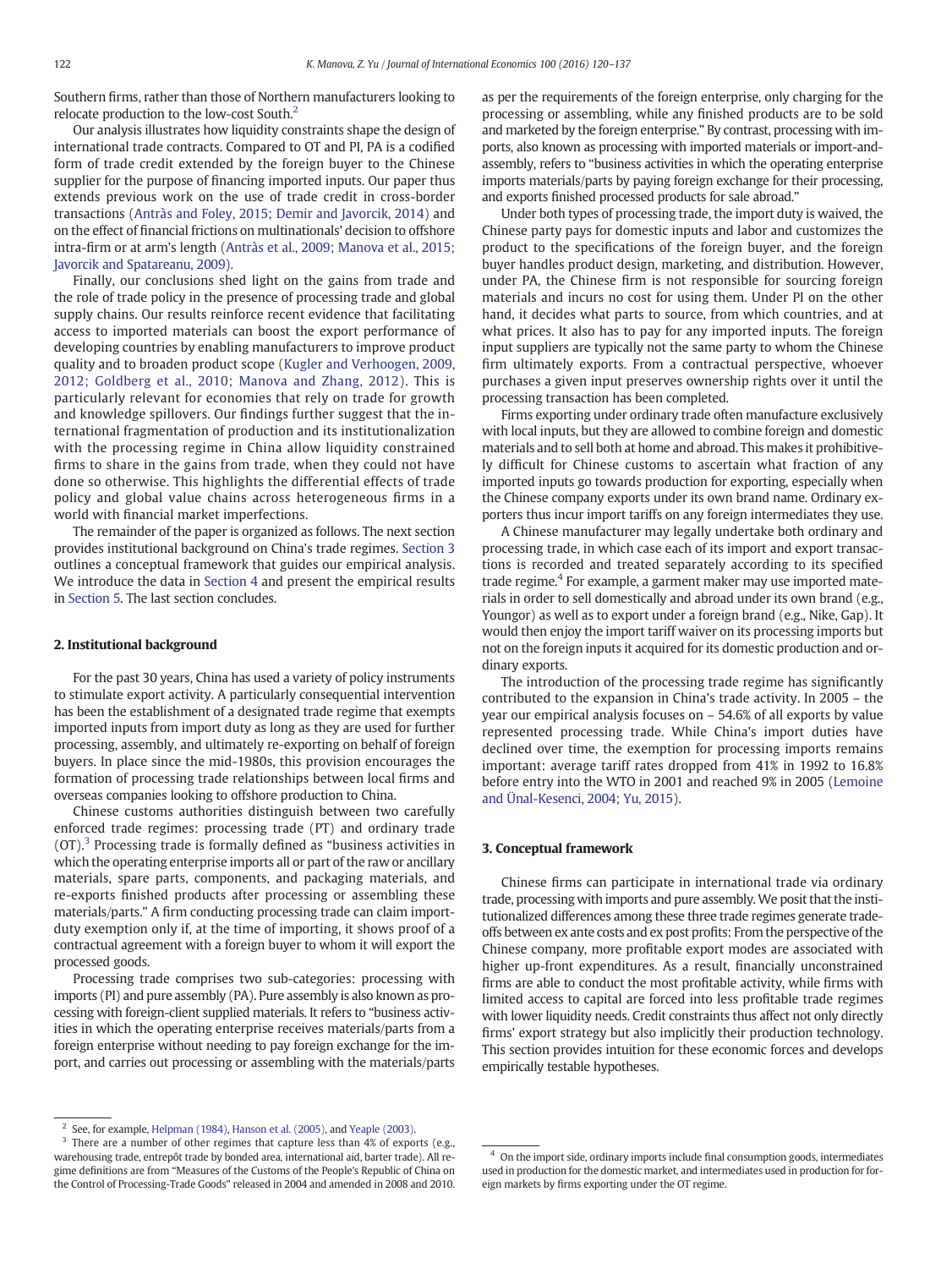# <span id="page-3-0"></span>3.1. Key intuitions

We first build intuition by focusing on single-product firms exporting to a single destination. Consider a Chinese firm facing foreign demand for a product such as a toy doll. Manufacturing and selling this product requires multiple activities: product design, input sourcing, input assembly, marketing, and distribution. Each activity entails up-front costs that must be incurred before any sales and payoffs are realized. Moreover, not all required inputs are available domestically. For example, plastic molds, paints, and hair might have to be imported because local suppliers lack the technological know-how to make them or cannot meet the quality standards of foreign consumers. Conversely, malleable plastic, dress cloth, and assembly workers can be reliably and cost-effectively secured at home.

The Chinese firm can choose to conduct ordinary trade and sell directly to foreign consumers, or alternatively to engage in processing trade with a foreign party via pure assembly or processing with imports.<sup>5</sup> The up-front expenses and hence liquidity needs of the Chinese firm are lowest under pure assembly, higher under processing with imports, and highest under ordinary trade. With PA, the Chinese firm pays only for domestic inputs and assembly. With PI, it is responsible for domestic inputs, foreign inputs, and assembly. With OT, it covers product design, domestic and foreign inputs, import duties on foreign inputs, assembly, and distribution abroad. The foreign trade partner bears the cost of any activities not performed by the Chinese firm.

We hypothesize that the profits of the Chinese firm are lowest under pure assembly, higher under processing with imports, and highest under ordinary trade. With OT, it operates completely independently and captures all profits from foreign sales. With PT, on the other hand, trade partners presumably make relationship-specific investments in product design, input sourcing, assembly, and distribution. In the presence of incomplete contracting, this would generate a two-sided hold-up problem, such that profit sharing would be determined by ex post Nash bargaining [\(Grossman and Hart, 1986; Hart and Moore, 1990\)](#page-16-0). The return to the Chinese firm would then be its outside option (i.e., revenues from selling the assembled product to another buyer) plus its share of the surplus rents from the partnership. Since bargaining power stems from parties' relative importance to the relationship, each side's bargaining weight would likely increase with its contribution to total costs. The Chinese firm's profits would thus rise from PA to PI to OT.

The ranking of trade regimes by up-front costs and ex post profits might be reinforced by three additional factors. To the extent that other forces might make it ambiguous, we would be less likely to find support for our hypotheses. Thus, which mechanisms dominate is ultimately an empirical question.

First, given demand, there is a profit-maximizing level of output for each export mode. Producing less would reduce costs and financing needs, but also profits. If a firm has sufficient liquidity for first-best production in one trade regime (e.g., PI) but not in a higher-ranked regime (e.g., OT), it could choose to operate at a second-best scale under the higher-ranked regime. By revealed preference, however, this would still imply greater profits with the higher-ranked regime.

Second, ordinary firms can opt to use fewer imported inputs than processing firms if foreign parts are more expensive than domestic parts, especially if the import tariff is high; processing firms have little flexibility or interest in doing so because they must observe the specifications of the foreign buyer and because they do not incur import duties. This is unlikely to reduce OT costs below PI costs given the high costs of product design and distribution and the loss in profits associated with deviations from the first-best input mix. By revealed preference, an OT firm would therefore substitute towards local inputs only if this still guarantees higher profits than alternative trade regimes.

Finally, imperfect contractibility might generate moral hazard in production: Trade partners would underinvest if they incur the full cost of an input but receive only a share of its marginal revenue. For example, the Chinese producer might have to exert effort in sourcing inputs and managing operations. The higher his bargaining weight, the more effort he would be incentivized to expend and the higher sales and profits would be.<sup>6</sup> This would magnify the difference in profitability across trade modes.

Given the ranking of profits across export regimes, ceteris paribus ordinary trade will be the dominant strategy for Chinese firms with the requisite financial liquidity. However, some companies might have restricted access to internal and external capital. The former would arise if they cannot retain sufficient earnings from operations and must transfer profits to stockholders because of principal-agent issues inside the firm. The latter would occur in the presence of credit market frictions due to limited contract enforcement (e.g., endogenous default; weak protection of collateral claims) or asymmetric information between lenders and borrowers (e.g., adverse selection; unobserved cost or demand shocks).

Chinese firms will therefore pursue the most profitable trade mode they can, sorting into different regimes based on their financial health: Ceteris paribus, most financially constrained exporters will conduct pure assembly and earn low profits. Less financially constrained exporters will conduct import-and-assembly and earn higher profits. Least financially constrained exporters will conduct ordinary trade and earn the highest profits.

# 3.2. Empirical hypotheses

We next consider multi-product firms selling to multiple destinations. This accounts for the rich choice set available to manufacturers in reality and sheds more light on underlying mechanisms of interest. It also allows us to develop empirical hypotheses and identification strategies.

Firms actively choose how many products to export, which products to export, and under what trade regime so as to maximize total profits. They must allocate their financial resources across product lines and export modes, recognizing that different products feature different upfront liquidity needs and ex post payoffs because of different cost and revenue structures. This allocation entails two liquidity-profit tradeoffs: First, manufacturing more products can increase total revenues but impose higher ex ante costs. Second, processing trade (especially pure assembly) uses up less liquidity per product than ordinary trade and can thereby enable a firm to spread its funds across more products. This tends to increase total profits along the extensive margin. However, PT (especially PA) offers lower returns per product than OT. This tends to decrease total profits along the intensive margin.

This complex optimization problem has an intuitive solution. Ordering products by their revenue-to-liquidity needs ratio, firms will add products in decreasing order of attractiveness until they exhaust their available liquidity, and adjust export modes along the way. Both the level of up-front costs and the ratio of payoffs to up-front costs matter. Pursuing trade regimes that guarantee a bigger share of revenues is only worthwhile if these revenues are sufficiently high relative to the higher liquidity needs that such regimes impose. Firms will thus choose ordinary trade for products with relatively low up-front costs and high revenue potential, processing with imports for goods with intermediate cost and revenue levels, and pure assembly for articles with high liquidity requirements but limited returns.

This assumes that there is sufficient demand abroad both for final goods supplied by ordinary Chinese exporters and for outsourcing production to China via processing trade. We believe this approximates well the economic environment in China, and it allows us to concentrate on the trade-offs faced by the Chinese entrepreneur. See also [Section 6.6](#page-15-0).

 $^{\rm 6}$  This assumes that the foreign party does not underinvest or its underinvestment is less harmful to production. This would be more likely when it resides in a country with stronger contract enforcement.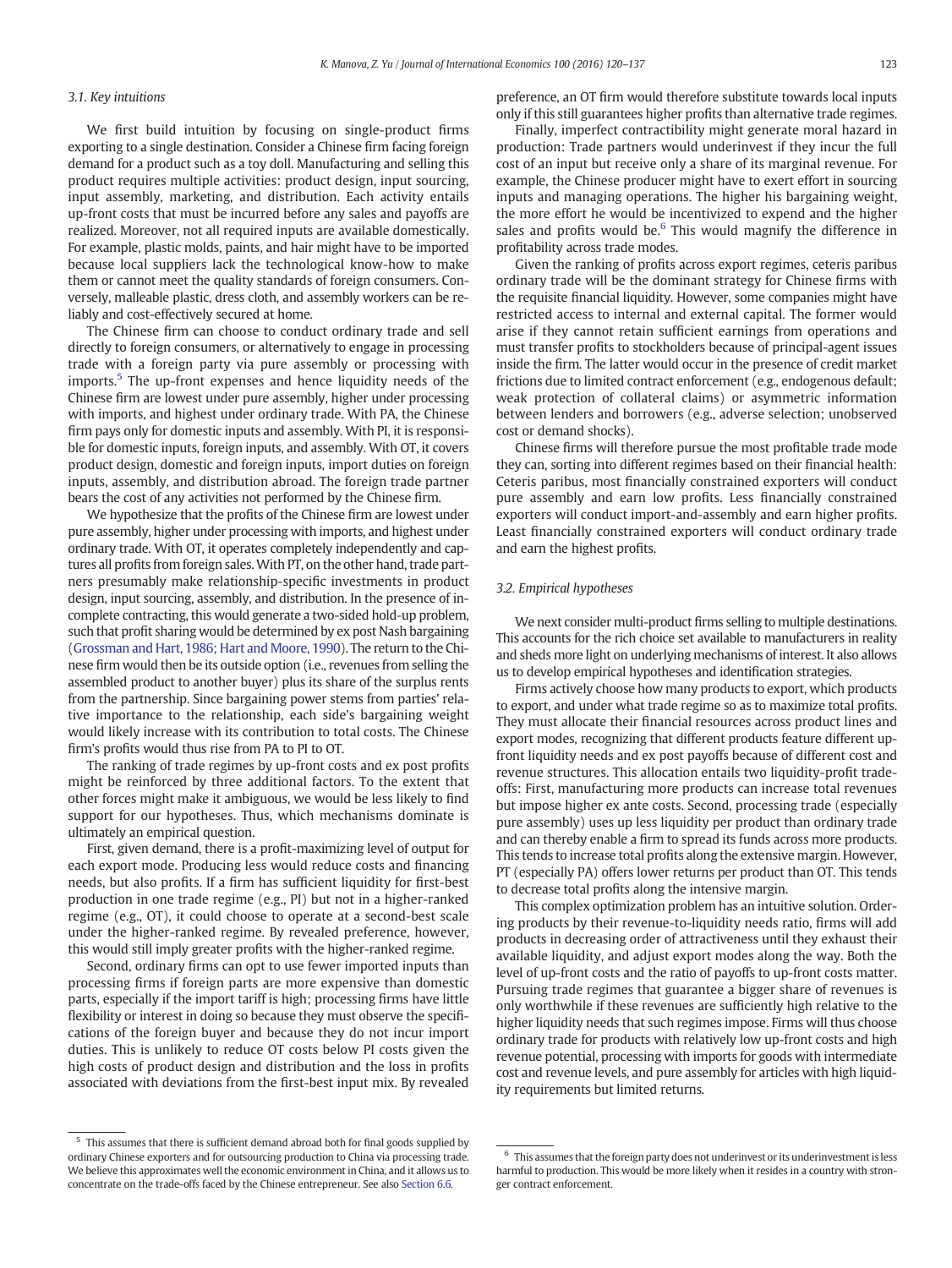<span id="page-4-0"></span>We expect exporters with more access to finance to differ from capital-scarce firms in a number of respects. First, financially healthier manufacturers can allocate more liquidity to each of their product lines. Hence, for any given product, less constrained firms will be more likely to conduct ordinary trade relative to processing trade and import-and-assembly relative to pure assembly. Second, financially healthier producers can export more products. They will go further down the product hierarchy, adding goods with progressively higher liquidity needs that create stronger incentives for processing trade and pure assembly. Aggregating across products to the firm level, the relationship between firms' financial health and overall export composition by trade regime is therefore theoretically ambiguous. Finally, firms with more access to capital will earn higher profits because they can always undertake (weakly) more profitable trading strategies than producers with less access to capital.

This framework implies that firms will adopt a single trade mode per product. In practice, we observe firm exports by destination country and 8-digit product category or 3-digit sector. While each product category and sector arguably groups products with varying cost and revenue structures, we can measure the reliance on external capital for upfront costs only at the sector level. Separately, cross-country differences in consumer demand, product customization, and distribution costs can incentivize an exporter to sell the same product to different markets via different trade modes. For these reasons, we anticipate that firms might use multiple trade regimes within a product category or sector.

These arguments imply systematic and smooth variation in profitability and export strategies across firms and sectors. We summarize these predictions with the following three hypotheses:

Hypothesis 1. Across firms within a sector, profits decrease with the share of processing exports in total exports  $\left(\frac{X_{PA}+X_{PI}}{X_{PA}+X_{PI}+X_{OT}}\right)$  and with the share of pure assembly in processing exports  $\left(\frac{X_{PA}}{X_{PA}+X_{PI}}\right)$ .

Hypothesis 2. Across firms within a sector and across firms within a destination-sector pair, the share of processing exports in total exports  $\left(\frac{X_{PA} + X_{PI}}{X_{PA} + X_{O} + X_{O}T}\right)$  and the share of pure assembly in processing exports  $\left(\frac{X_{PA}}{X_{PA}+X_{PI}}\right)$  decrease with firms' financial health.

Hypothesis 3. Across sectors within a firm and across sectors within a firm–destination pair, the share of processing exports in total exports  $\left(\frac{X_{PA} + X_{PI}}{X_{PA} + X_{O} + X_{O}T}\right)$  and the share of pure assembly in processing exports  $\left(\frac{X_{PA}}{X_{PA}+X_{PI}}\right)$  increase with sectors' financial dependence.

# 4. Data

# 4.1. Trade and balance sheet data

Our analysis makes use of two proprietary data sets on the activities of Chinese firms in 2005. Firms are legally required to complete both, and compliance is strictly enforced by different government agencies. The first one is the Annual Survey of Industrial Firms (ASIF) conducted by China's National Bureau of Statistics.<sup>7</sup> It provides standard balance sheet data for all state-owned enterprises (SOEs) and all private companies with sales above 5 million Chinese Yuan.<sup>8</sup> We observe each firms' location in one of 31 provinces and its main industry of activity out of 475 finely disaggregated categories in the Chinese GBT 4-digit classification. The main variables of interest to us are measures of firm profitability and financial status, which we discuss in greater detail below. We also use information on total sales, employment, capital, and material inputs to construct proxies for firm size and productivity.

We also utilize the Chinese Customs Trade Statistics (CCTS) collected by the Chinese Customs Office, which contains detailed information about the universe of trade transactions.<sup>9</sup> It reports the value of firm exports (free on board) and imports (cost, insurance, and freight included) in U.S. dollars by country and product for 243 destination/source countries and 7526 products in the 8-digit Harmonized System.<sup>10</sup> The records indicate whether each cross-border sale occurs under ordinary trade, processing with imports or pure assembly. The trade regime classification thus characterizes individual transactions rather than firms. This allows us to construct continuous measures of the proclivity for using different trade regimes at the firm level. Since we are interested in manufacturers' export decisions, we drop export–import companies that serve exclusively as intermediaries between domestic producers (buyers) and foreign buyers (suppliers). $11$ 

Our empirical analysis critically relies on combining data from both sources.While each is organized around company registration numbers, the authorities have not released a unique firm identifier. We therefore merge the census files to the customs records based on an algorithm that matches firm names and contact information.<sup>12</sup> While imperfect, this procedure generates a large and representative sample. We are able to obtain balance sheet data for 44% of all exporters in CCTS and trade transactions for 67% of all firms reporting positive exports in ASIF. We have verified that matched exporters exhibit similar trade patterns as the full sample of exporters in the customs registry. Likewise, the balance sheets of the matched exporters are comparable to those of all exporters in the census.

# 4.2. Summary statistics

[Table 1](#page-5-0) illustrates the substantial variation in size and performance across the 50,606 Chinese firms in our matched sample. Mean log sales and log exports amount to 10.64 and 13.83, with standard deviations of 1.35 and 2.08, respectively. Log profits and log value added average 7.33 and 9.23, with corresponding standard deviations of 1.95 and 1.48. The dispersion in profitability, measured by the ratio of profits to sales, is greater with a mean of 0.03 and standard deviation of 0.20.

The Venn diagram in [Fig. 1](#page-5-0) shows the distribution of firms operating in a single vs. multiple trade regime. It shows the percentage share of exporters engaged in each of 7 possible combinations of trade modes (PA; PI; OT; PA and PI; PA and OT; PI and OT; PA, PI, and OT). The reported percentages sum to 100%. 63.0% of all sellers ship only ordinary exports, while 2.7% and 11.0% conduct exclusively pure assembly and processing with imports, respectively. The remaining 23.3% pursue mixed trade strategies, with 3.5% undertaking some activity under all three regimes. Similar patterns obtain when we look at a finer level of disaggregation and consider firm–sector pairs instead of firms (not shown). [Fig. 2](#page-5-0) replicates [Fig. 1](#page-5-0), but instead of the percentage share of firms in a segment, it reports the percentage share of aggregate exports captured by firms in that segment. Processing trade, especially PI, contributes substantially more to the value of Chinese exports than its number of firms would suggest. This is despite the low value added associated with processing trade and reflects its high import content.

 $^7\,$  As in [Wang and Yu \(2012\),](#page-17-0) the ASIF data are cleaned by excluding observations according to the following criteria: (a) firms in non-manufacturing industries (2-digit GBT industry code  $>43$  or  $<13$ ) and tobacco (GBT code 16); (b) observations with negative values for output, sales, exports, capital or intermediate inputs; and (c) observations with total assets less than total fixed assets or total liquid assets, or with total sales less than exports.

This is equivalent to 0.6 million USD based on the USD-CNY exchange rate in 2005.

<sup>&</sup>lt;sup>9</sup> [Manova and Zhang \(2009\)](#page-16-0) describe the data and stylized facts about firm heterogeneity in Chinese trade.

<sup>&</sup>lt;sup>10</sup> Product classification is consistent across countries at the 6-digit HS level. The number of distinct product codes in the Chinese 8-digit HS classification is comparable to that in the 10-digit HS trade data for the U.S.

 $11$  Since the data do not directly flag trade intermediaries, we follow standard practice and use keywords in firm names to identify them ([Ahn et al., 2011](#page-16-0)). We drop 29,982 wholesalers that mediate 22.3% of China's trade.

See [Wang and Yu \(2012\)](#page-17-0) for a detailed description of the matching procedure.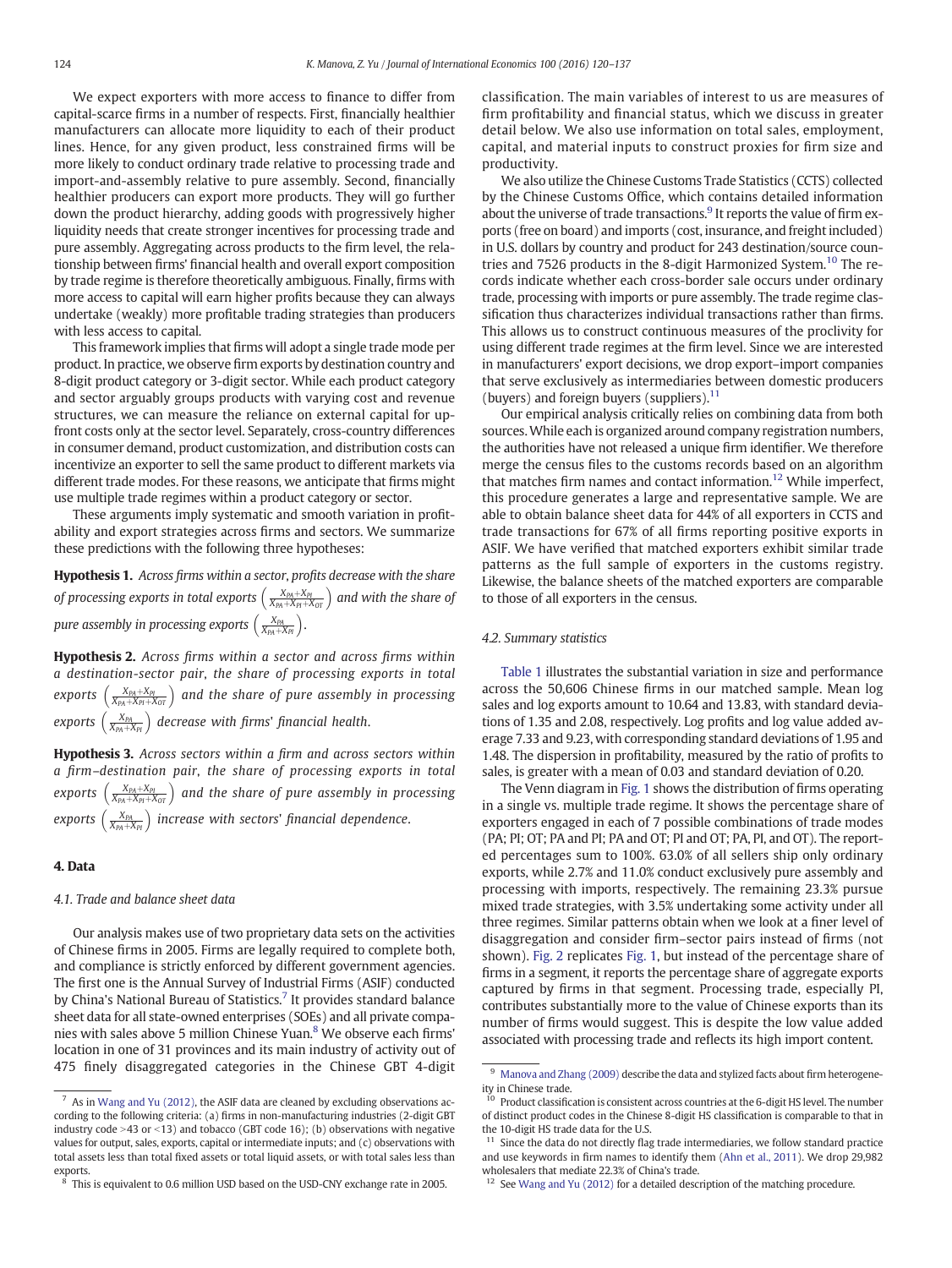<span id="page-5-0"></span>Summary statistics: firm performance.

This table provides summary statistics for all exporting firms in the matched sample of firms with ASIF and CCTS data. Productivity is constructed as value added per worker (VA) or according to [Levinsohn and Petrin \(2003\)](#page-16-0) (LP). Firms' financial health is measured by liquidity  $=$  (current assets - current liabilities) /total assets or leverage  $=$  current liabilities/current assets.

|                     | N      | Mean  | St Dev |
|---------------------|--------|-------|--------|
|                     | (1)    | (2)   | (3)    |
| (log) Sales         | 50.567 | 10.64 | 1.35   |
| (log) Value added   | 49.801 | 9.23  | 1.48   |
| (log) Employment    | 50,606 | 5.31  | 1.14   |
| (log) Total exports | 50,606 | 13.83 | 2.08   |
| (log) Total imports | 31.551 | 12.65 | 2.90   |
| (log) Profits       | 39.844 | 7.33  | 1.95   |
| Profits/sales       | 50.582 | 0.03  | 0.20   |
| Productivity (LP)   | 47.297 | 4.96  | 1.17   |
| Productivity (VA)   | 49.735 | 3.93  | 1.08   |
| Liquidity           | 50.574 | 0.09  | 0.32   |
| Leverage            | 50.567 | 0.99  | 1.28   |

[Table 2](#page-6-0) documents the variation in the composition of firm exports in terms of trade regimes. We analyze two indicators: the share of processing exports (both pure assembly and import-and-assembly) in total exports,  $(PA + PI)/(PA + PI + OT)$ , and the share of pure assembly in total processing exports,  $PA/(PA + PI)$ . We construct each measure at different levels of aggregation in order to study the variation along different dimensions of trade activity. [Table 2](#page-6-0) reports summary statistics for all firms in the CCTS data, but similar patterns obtain in the matched ASIF-CCTS sample.

The average firm conducts 27% of its exports via processing trade and 24% of its processing exports via pure assembly. However, there is considerable variation in activity across firms—standard deviations are 41% and 41%. We observe comparable means and standard deviations when we compute the two trade shares separately for each firm–ISIC sector pair, each firm–ISIC–destination triplet, each firm–HS product pair, or each firm–HS–destination triplet. On the other hand, we see less variation in trade regime choices across sectors or products within firms, even less across sectors or products within firm–destination pairs, and the least across destination markets within firm–product or



Fig. 1. The distribution of firms across trade regimes. This figure summarizes the composition of firms' trade activity in 2005. Each segment gives the percentage share of firms active in a given set of export trade regimes. Firms in the red circle are engaged in ordinary trade (OT); in the blue circle, in pure assembly (PA); and in the yellow circle, in import-and-assembly (PI). Firms in overlapping segments of the three circles export under multiple trade regimes. The percentages reported sum to 100%. (For interpretation of the references to color in this figure legend, the reader is referred to the web version of this article.)



Fig. 2. The distribution of export value across trade regimes. This figure replicates Fig. 1, but instead of showing the percentage share of firms in a segment, it reports the percentage share of total exports captured by firms in that segment.

firm–sector pairs. This can be inferred by comparing respective standard deviations and means. For example, the standard deviation of  $(PA + PI) / (PA + PI + OT)$  across destinations within firm–ISIC pairs is 5% relative to a mean of 18%, while its overall standard deviation across firms is 41% relative to a mean of 27%.

Manufacturers' use of foreign inputs is consistent with their choice of export mode. For instance, ordinary exporters are less prone to import parts from abroad, while companies exporting under more than one trade regime import intermediates under multiple regimes as well. Accounting for province, industry, and firm ownership fixed effects, the conditional correlation between the share of processing exports in total exports and the share of processing imports in total imports is 0.603 across firms and significant at 0.1%. Likewise, the conditional correlation between the share of pure assembly exports in total processing exports and the share of pure assembly imports in total processing imports is 0.946 across firms and significant at 0.1%.

# 4.3. Measuring financial constraints

We employ four different proxies for sectors' financial vulnerability, which have been commonly used in the literature on the role of credit constraints for trade and growth. These variables are meant to identify technologically determined characteristics of each sector that are inherent to the nature of the manufacturing process and beyond the control of individual firms. They are available from [Kroszner et al. \(2007\)](#page-16-0) for 29 ISIC 3-digit sectors, which we match to the Chinese HS 8-digit products.<sup>13</sup>

There are systematic differences across sectors in firms' reliance on external capital for funding operations. These arise because of variation in the relative importance of up-front costs and the lag between the time when production expenses are incurred and the time when revenues are realized. We use the ratio of inventories to sales (Invent $_i$ ) to proxy the duration of the manufacturing process and the working capital firms require in order to maintain inventories and meet demand. This measure indexes producers' liquidity needs in the short run, which are associated mainly with variable costs such as the cost of labor and intermediate inputs. We exploit two indicators of firms' funding needs for long-term investments that comprise mostly fixed costs. The classic measure is sectors' external finance dependence  $(ExtFin<sub>i</sub>)$ , obtained as the share of capital expenditures not financed

<sup>&</sup>lt;sup>13</sup> The measures are constructed following the methodology of [Rajan and Zingales](#page-17-0) [\(1998\)](#page-17-0) and [Claessens and Laeven \(2003\).](#page-16-0) They are averaged over the 1980–1999 period for the median U.S. firm in each sector.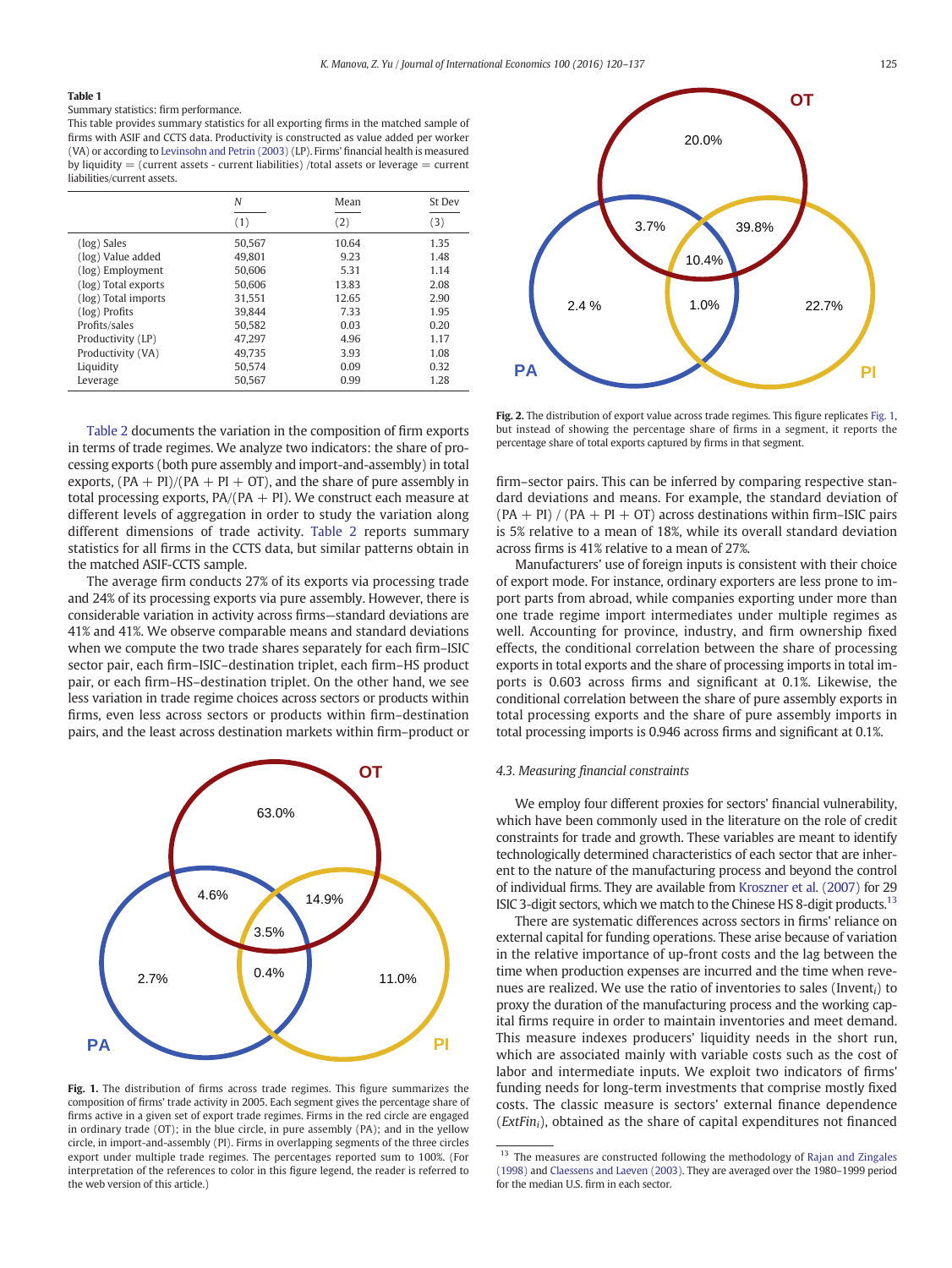<span id="page-6-0"></span>Summary statistics: trade activity.

This table provides summary statistics for all exporting firms in the CCTS data. PA, PI, and OT represent the value of exports under pure assembly, processing with imports, and ordinary trade respectively. Columns 1–3 report summary statistics for the share of processing exports in total exports. Columns 4–6 report summary statistics for the share of pure assembly in total processing exports. A sector is a 3-digit ISIC category. A product is an 8-digit HS category.

|                              | $(PA + PI)/(PA + PI + OT)$ |      |        | $PA/(PA + PI)$ |      |        |  |
|------------------------------|----------------------------|------|--------|----------------|------|--------|--|
|                              | N                          | Mean | St Dev | N              | Mean | St Dev |  |
| Variation across             | (1)                        | (2)  | (3)    | (4)            | (5)  | (6)    |  |
| Firm                         | 114.883                    | 0.27 | 0.41   | 42.176         | 0.24 | 0.41   |  |
| <b>ISIC</b> within firm      |                            | 0.25 | 0.09   |                | 0.24 | 0.03   |  |
| HS within firm               |                            | 0.24 | 0.09   |                | 0.24 | 0.04   |  |
| Firm-ISIC                    | 258.658                    | 0.18 | 0.37   | 60.553         | 0.21 | 0.40   |  |
| Firm-ISIC-destination        | 1.160.175                  | 0.20 | 0.39   | 269.758        | 0.14 | 0.34   |  |
| Destination within firm-ISIC |                            | 0.18 | 0.05   |                | 0.21 | 0.02   |  |
| ISIC within firm-destination |                            | 0.24 | 0.07   |                | 0.14 | 0.02   |  |
| Firm-HS                      | 937.432                    | 0.16 | 0.36   | 172.306        | 0.31 | 0.46   |  |
| Firm-HS-destination          | 2.248.027                  | 0.20 | 0.39   | 483.251        | 0.19 | 0.39   |  |
| Destination within firm-HS   |                            | 0.16 | 0.04   |                | 0.31 | 0.02   |  |
| HS within firm-destination   |                            | 0.23 | 0.07   |                | 0.15 | 0.02   |  |

with internal cash flows. We also study the share of R&D spending in total sales  $(RD_i)$ , since research and development typically occur at the beginning of a production cycle before manufacturing and marketing can commence.

Sectors vary not only in firms' reliance on external finance but also in firms' ability to raise external finance. We proxy the latter with the endowment of hard assets that companies can pledge as collateral when accessing capital markets. This is gauged by asset tangibility  $(Tang<sub>i</sub>)$ , defined as the share of net plant, property, and equipment in total book-value assets.

As standard in the literature, these sector measures are constructed from data on all publicly traded U.S.-based companies from Compustat's annual industrial files. This approach is motivated by a number of considerations. First, the United States have one of the most advanced and sophisticated financial systems, which makes it reasonable that the behavior of U.S. companies reflects firms' optimal asset structure and use of external capital. Second, having the U.S. as the reference country eliminates the concern that sectors' financial vulnerability might endogenously respond to China's level of financial development. In fact, if the most financially vulnerable industries in the U.S. employ more internal financing and tangible assets in China because of the worse financial system there, our results would be biased downwards. Finally, what is required for identification is not that industries have the same tangibility and liquidity needs in the U.S. and China, but rather that the ranking of sectors remain relatively stable across countries. To the extent that it does not, measurement error would once again bias our estimates down. [Kroszner et al. \(2007\),](#page-16-0) [Rajan and Zingales \(1998\)](#page-17-0) and [Claessens and Laeven \(2003\),](#page-16-0) among others, argue that the measures of financial vulnerability capture a large technological component that is innate to a sector and therefore a good proxy for ranking industries in all countries. Consistent with this argument, the measures vary substantially more across industries than across firms within an industry, and the hierarchy of sectors is quite stable over time.

In addition to these sector indicators, we also construct two standard balance sheet measures of firms' financial health.<sup>14</sup> Liquidity gives the difference between current assets and current liabilities, scaled by total assets. It signals firms' availability of liquid capital. Leverage is the ratio of current liabilities to current assets.<sup>15</sup> Firms with higher

# 31.2% 29.4% 19.4% 17.7% 0% 5% 10% 15% 20% 25% 30% 35% Low Liquidity **High Liquidity**  $P(A+PI)/(PA+PI+OT)$   $P(A/(PA+PI)$

**A)** Firms' financial health

**B) Sectors working capital requirement**



Fig. 3. Trade shares across firms and sectors. This figure shows how the propensity for firms to pursue different trade regimes varies with firms' financial health and with sectors' working capital requirements in 2005. In Fig. 3A, firms are split into two subsamples with liquidity above and below the sample median. In Fig. 3B, sectors are split into two subsamples with inventory ratios above and below the median. The left bars (red) report the average share of processing trade in total exports across firms in a sample. The right bars (yellow) report the average share of pure assembly in processing trade across firms in a sample. (For interpretation of the references to color in this figure legend, the reader is referred to the web version of this article.)

leverage have more financial obligations outstanding in the short run and less freedom in managing cash flows or raising additional external capital. We thus expect exporters with high liquidity and low leverage to be financially healthier and less constrained.

A first glimpse at the variation in trade activity with firms' financial health and sectors' financial vulnerability reveals patterns consistent with our hypotheses (Fig. 3). We divide firms into two subsamples with liquidity above and below the median.<sup>16</sup> While the average share of processing trade in total exports is 29.4% for high-liquidity firms, it is 31.2% for low-liquidity firms. The corresponding numbers are 17.7% and 19.4% for the share of pure assembly in processing exports. When we distinguish between sectors with working capital needs above and  $\frac{14}{14}$  See, for example, [Whited \(1992\)](#page-17-0), [Fazzari and Petersen \(1993\)](#page-16-0), [Greenaway et al.](#page-16-0)

[<sup>\(2007\)</sup>](#page-16-0), and [Ding et al. \(2013\).](#page-16-0)<br><sup>15</sup> Leverage is often defined as short-term debt/current assets. In standard Chinese accounting practices, short-term debt and current liability correspond to the same variable on firms' balance sheets, "Liu Dong Fu Zhai."

<sup>&</sup>lt;sup>16</sup> We control for systematic differences in liquidity across firms with different ownership structures by defining these medians separately for private domestic firms, stateowned enterprises, joint ventures, and foreign affiliates.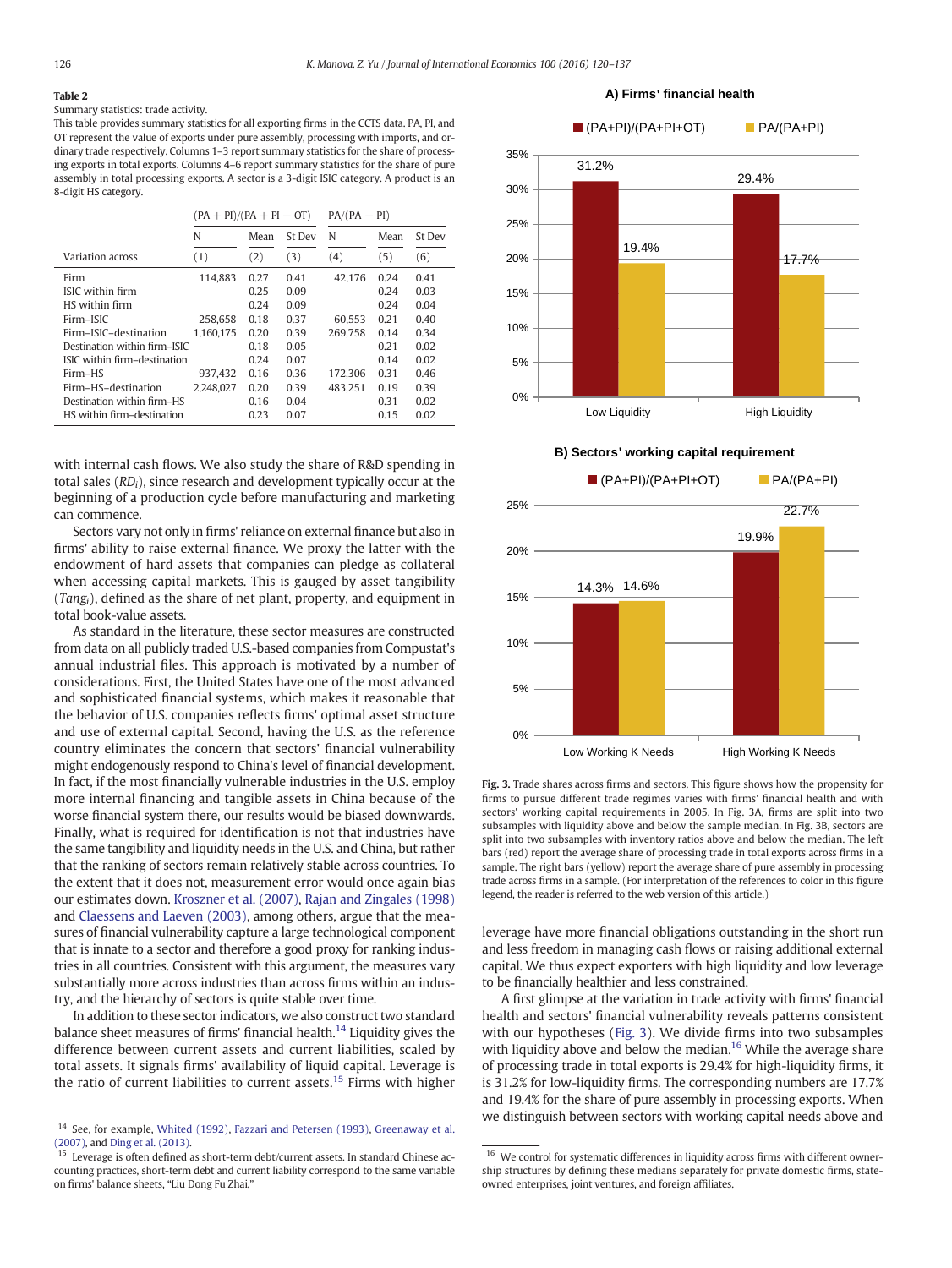<span id="page-7-0"></span>below the median, we observe substantially bigger differences. In industries with high inventory-to-sales ratios, the typical firm conducts 19.9% of its exports via processing trade and 22.7% of its processing exports via pure assembly. By contrast, these shares drop to 14.3% and 14.6% for industries with low inventory-to-sales ratio.

# 5. Firm profitability and attributes across trade regimes

The empirical analysis proceeds in two steps. In this section, we first examine the variation in profitability and other firm attributes across Chinese exporters engaged in different trade regimes. In Section 6, we then analyze the effect of financial frictions on companies' choice of trade regimes.

According to [Hypothesis 1,](#page-4-0) firm profitability should increase as the composition of foreign sales shifts from pure assembly to processing with imports to ordinary trade. To assess the empirical validity of this prediction, we construct the share of processing exports in total exports  $\left(\frac{X_{PA} + X_{PI}}{X_{PA} + X_{O} + X_{O}T}\right)$  and the share of pure assembly in processing exports  $\left(\frac{X_{PA}}{X_{PA}+X_{PI}}\right)$  for firm f, after summing f's exports across all of its destinations and products. We estimate the following specification separately for each Trade Share $_f$  in the matched ASIF-CCTS sample of exporters with balance sheet data:

Profitability<sub>f</sub> =  $\alpha + \beta$  ⋅ Trade Share<sub>f</sub> +  $\Gamma$  ⋅ Z<sub>f</sub> +  $\varphi_p$  +  $\varphi_i$  +  $\varphi_{own}$  +  $\varepsilon_f$  (1)

Here Profitability<sub>f</sub> represents f's log total profits or profit-to-sales ratio. We include 31 province  $\varphi_p$  and 475 industry  $\varphi_i$  fixed effects using ASIF information on firms' location and main industry of activity in the Chinese GBT 4-digit classification. These fixed effects capture exogenous supply and demand conditions that might both favor certain export modes and impact profits, such as factor costs, factor intensities, transportation costs, tax treatment, institutional and financial market frictions. We account for the role of firm size and ownership status with log employment and dummies for state-owned enterprises, joint ventures, and wholly-owned multinational affiliates, the excluded category being private domestic firms. We employ Huber–White heteroskedasticity robust standard errors  $\varepsilon_{f}$ .

The coefficient of interest  $\beta$  reflects the sign of the conditional correlation between firms' profitability and trade regime. It is identified from the variation across exporters within narrowly defined segments of the economy. We cannot and do not want to give  $\beta$  a causal interpretation since profits and export activity are joint outcomes of firms' maximization problem that are affected by producers' financial health. Other firm attributes unrelated to credit constraints might also influence both variables.

The results in Columns 1 and 3 of Table 3 indicate that manufacturers' profits and profitability indeed vary systematically with their trade strategy: they both decrease with the share of processing exports in total exports and with the share of pure assembly in processing exports. These patterns are independent of the fact that bigger firms tend to be more profitable (the unreported coefficient on employment is positive). They are also economically significant. A one-standarddeviation fall in  $\frac{X_{PA}+X_{PI}}{X_{PA}+X_{PI}+X_{OT}}$  is associated with 0.66% higher profit-tosales returns, while processing exporters with a one-standarddeviation lower share  $\frac{X_{PA}}{X_{PA}+X_{PI}}$  enjoy 0.54% higher profitability. The profit levels of two companies whose trade shares are one standard deviation apart differ by 6.2% and 11.4%, respectively.

As customary with balance sheet data, Chinese firms report consolidated profits from worldwide sales. To the extent that trade regime choices affect foreign revenues but not home operations, the findings above may underestimate the importance of trade modes for export profitability. In Columns 2 and 4, we repeat the analysis for the subset of firms that sell exclusively abroad but not domestically. While "pure

#### Table 3

Trade regimes and firm characteristics.

This table examines the relationship between firms' export trade regimes and other characteristics. Each cell reports the coefficient from regressing the variable in the row heading on the trade share indicated in the column heading. PA, PI, and OT denote pure assembly, processing with imports, and ordinary trade, respectively. All regressions include firm size (log employment), province, industry, and ownership fixed effects (using the main GBT 4 digit industry of each firm). Columns 2 and 4 restrict the sample to pure exporters with no domestic sales. T-statistics based on robust standard errors reported in parentheses.

|                                    | $(PA + PI)/(PA + PI + OT)$ |                            | $PA/(PA + PI)$             |                            |
|------------------------------------|----------------------------|----------------------------|----------------------------|----------------------------|
|                                    | All<br>Exporters           | Pure<br>Exporters          | All<br>Exporters           | Pure<br>Exporters          |
| Outcome variable:                  | (1)                        | (2)                        | (3)                        | (4)                        |
| (Log) Profits                      | $-0.151***$                | $-0.221***$                | $-0.275***$                | $-0.289***$                |
| Profits/sales<br>(Log) Total sales | $-0.016***$<br>$-0.063***$ | $-0.023***$<br>$-0.199***$ | $-0.013***$<br>$-0.451***$ | $-0.019***$<br>$-0.584***$ |
| (Log) Domestic sales               | $-0.320***$                |                            | 0.024                      |                            |
| (Log) Exports                      | $0.960***$                 | $0.166***$                 | $-0.259***$                | $-0.101***$                |
| (Log) Value added                  | $-0.108***$                | $-0.149***$                | $-0.229***$                | $-0.227***$                |
| TFP                                | $-0.136***$                | $-0.280***$                | $-0.187***$                | $-0.212***$                |
| Value added/worker                 | $-0.108***$                | $-0.156***$                | $-0.231***$                | $-0.245***$                |
| (Log) Wage                         | 0.001                      | $0.047***$                 | $-0.038***$                | 0.016                      |
| Net fixed assets/wage bill         | $0.927***$                 | $1.153***$                 | $-0.888***$                | $-1.122***$                |
| Material inputs/wage bill          | 3.880***                   | $-1.319$                   | $-5.057***$                | $-5.220***$                |
| (Log) Imports                      | $7.416***$                 | 8.874***                   | $0.225***$                 | $0.364***$                 |
| Proc imports/imports               | $0.598***$                 | $0.494***$                 | $0.040***$                 | $0.039***$                 |
| Size; Own, Prov, Ind FE            | Υ                          | Y                          | Y                          | Y                          |

\*\*\* Significance at the 1% level.

\*\* Significance at the 5% level.

⁎ Significance at the 10% level.

exporters" represent only 20% of the sample, we can be sure that their profits capture solely cross-border activities. As anticipated, we obtain 50% bigger point estimates in this group of producers.

The rest of Table 3 illustrates other differences among companies with varying export strategies. Each cell reports the coefficient  $\beta$  from estimating specification (1) for a different firm characteristic as the outcome variable.17 First, firms that conduct more processing trade have lower total sales, value added, and domestic sales, but higher export revenues. Among processing exporters, those that pursue more pure assembly record lower sales, exports, and value added. Second, more productive firms are less likely to undertake processing trade and especially pure assembly, where we measure productivity with TFP or value added per worker. Third, capital, skill, and material intensity generally rise with  $(X_{PA} + X_{PI}) / (X_{PA} + X_{PI} + X_{OT})$  and fall with  $X_{PA}$  /  $(X_{PA} + X_{PI})$ . Finally, exporters that perform more processing trade and especially pure assembly have higher imports and a bigger share of processing imports.

These findings suggest that multiple firm characteristics might determine or be correlated with the choice of trade regimes. Our analysis below ensures that the estimated effects of financial frictions do not capture the role of other factors such as company size, productivity, capital, and skill intensity.

# 6. Financial frictions and firms' choice of trade regimes

Having established that profitability differs across trade regimes, we next show that credit constraints prevent entrepreneurs from pursuing more profitable regimes. We perform a series of complementary tests of [Hypotheses 2 and 3](#page-4-0) in order to establish causality and examine the channels through which financial frictions operate. In particular, we

<sup>&</sup>lt;sup>17</sup> Domestic sales are calculated as the difference between total sales and total exports. TFP is constructed as in [Levinsohn and Petrin \(2003\),](#page-16-0) by 2-digit industry and ownership type (foreign vs. domestic) using the complete ASIF panel for 2001–2006. Skill, capital, and material intensity are measured with the log average wage, the ratio of net fixed assets to the wage bill, and the ratio of material purchases to the wage bill, respectively.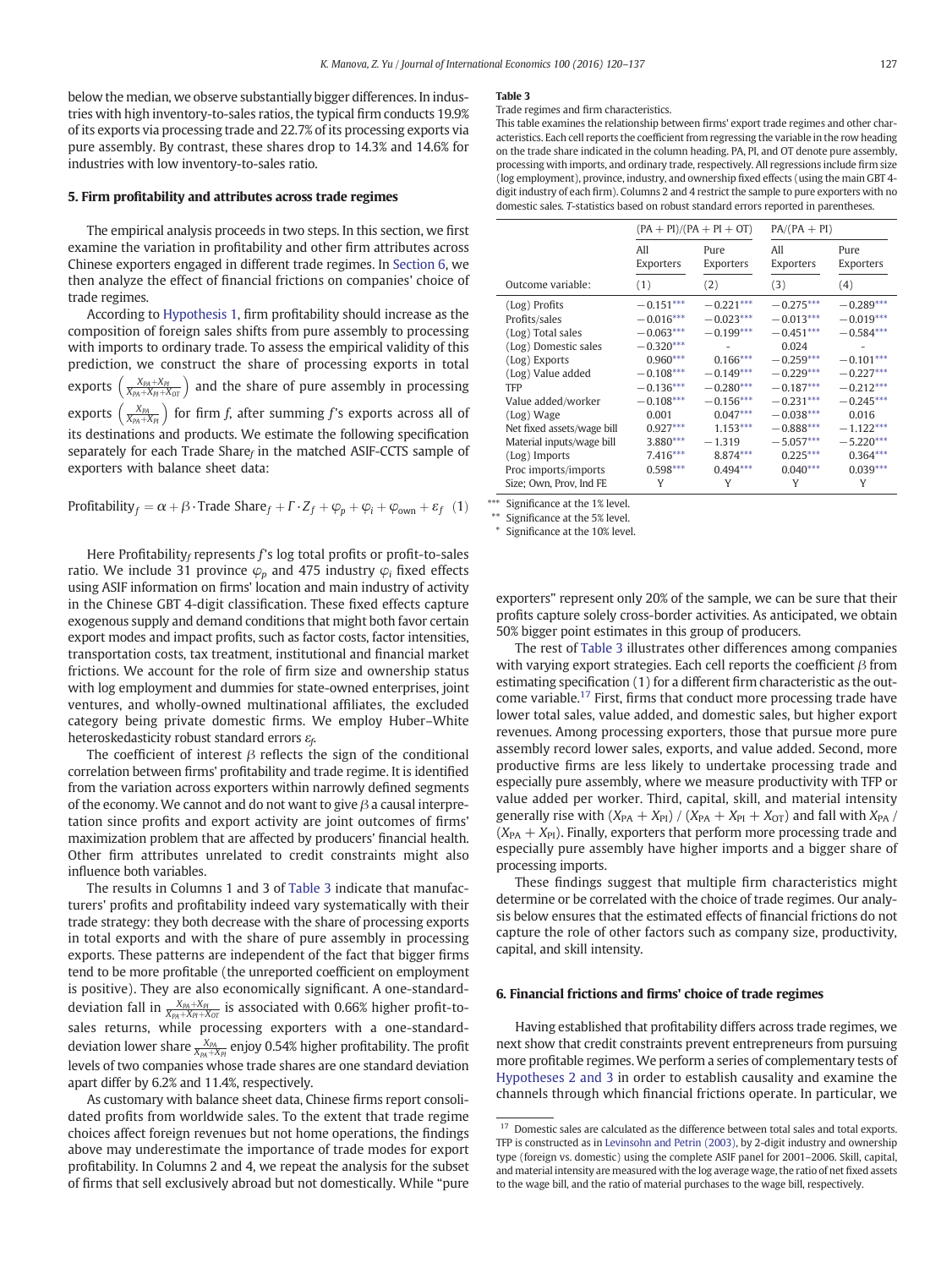<span id="page-8-0"></span>explore the variation in financial health across firms and within firms over time, the variation in financial vulnerability across sectors within firms, and the variation in financial market development across space.

# 6.1. Firms' financial health: cross section

We first study the relationship between firms' financial health and export activity in the cross section with the following specification:

$$
\text{Trade Share}_f = \alpha + \beta \cdot \text{Fin Health}_f + \Gamma \cdot Z_f + \varphi_p + \varphi_i + \varphi_{\text{own}} + \varepsilon_f \qquad (2)
$$

Trade Share $_f$  refers to one of the two trade regime shares. We proxy Fin Health<sub>f</sub> interchangeably with  $f$ s liquidity or leverage ratio lagged by 1 year, where firms with more liquid assets and fewer debt obligations are deemed less constrained. We lag the financial health measures to alleviate concerns with reverse causality since concurrent indicators are more likely to respond to trade activity; using concurrent liquidity and leverage delivers qualitatively similar results of slightly greater magnitudes.

We allow for any dispersion in supply and demand conditions across Chinese regions and economic sectors with province  $\varphi$ <sub>p</sub> and industry  $\varphi$ <sub>i</sub> fixed effects based on the location and primary GBT-4 industry affiliation of each firm. We further control for systematic differences among producers of different organizational structures with ownership dummies. This extensive set of fixed effects accounts for many independent factors determining the choice of trade regime, such as spacebased industrial policies (e.g., special economic zones, [Defever and](#page-16-0) [Riaño, 2012](#page-16-0)) and the optimal organization of production across firm boundaries (e.g., domestic vs. foreign ownership; [Feenstra and](#page-16-0) [Hanson, 2005](#page-16-0) and [Fernandes and Tang, 2012\)](#page-16-0). In robustness checks, we consider the role of other firm characteristics  $Z_f$  as discussed below. We report robust standard errors  $\varepsilon_f$ .

Table 4 indicates a strong link between companies' financial status and choice of export regime. Manufacturers with lower liquidity and higher leverage conduct more processing trade (Column 1). Conditional on performing processing trade, they also engage in more pure assembly relative to import-and-assembly (Column 2). These results are highly statistically significant and economically meaningful. Improving liquidity or leverage by one standard deviation would reduce the share of processing exports by 1–1.5% and the share of pure assembly in processing exports by up to 1%.

In unreported regressions, we have confirmed that companies' financial health is related to their use of foreign inputs in a manner consistent with their choice of export regime: Credit-constrained firms are more likely not only to export, but also to import under processing trade, especially pure assembly.

A number of factors other than credit constraints could affect firms' choice of trade regime and bias our estimates. We next show that our baseline results survive a series of robustness checks that alleviate such concerns and help us rule out alternative explanations.

# 6.1.1. Firm size and productivity

One potential concern is omitted variable bias arising from the relationship between financial health and other firm characteristics. The key issue is whether these other characteristics impact companies' trade regime directly through non-finance channels, indirectly by determining access to finance which in turn affects trade outcomes, or both. This will depend on the nature of financial market imperfections.

Consider first firm productivity. Evidence suggests that Chinese firms conducting processing trade are less productive than ordinary exporters ([Brandt and Morrow, 2015; Dai et al., 2011; Defever and Riaño,](#page-16-0) [2012\)](#page-16-0). This could have three distinct implications for our results. First, productivity might be the primitive attribute that pins down all firm

#### Table 4

#### Trade regimes and firms' financial health.

This table examines the relationship between firms' export trade regimes and financial health in the cross section. The unit of observation is the firm in Columns 1–6 and the firm– destination in Columns 7–10. All variables are defined in the text. PA, PI, and OT denote pure assembly, processing with imports, and ordinary trade, respectively. The outcome variable is continuous in Columns 1–8 and equals 1 for all values above 0 in Columns 9–10. Columns 3–10 control for lagged productivity and log employment. Columns 5–10 further control for age and lagged capital, skill, and material intensity. All regressions include province, industry, and ownership fixed effects (using the main GBT 4-digit industry of each firm). T-statistics reported in parentheses based on robust standard errors in Columns 1–6 and clustered by firm in Columns 7–10.

| Baseline                            |                          |                          | Productivity, size control |                          | Full control              |                          | Bilateral trade share    |                          | Binary bilateral trade share |                          |
|-------------------------------------|--------------------------|--------------------------|----------------------------|--------------------------|---------------------------|--------------------------|--------------------------|--------------------------|------------------------------|--------------------------|
| Dependent variable                  | $\frac{PA+PI}{PA+PI+OT}$ | PA<br>$PA + PI$          | $PA+PI$<br>$PA + PI + OT$  | $\frac{PA}{PA+PI}$       | $\frac{PA+PI}{PA+PI+OT}$  | $\frac{PA}{PA+PI}$       | $\frac{PA+PI}{PA+PI+OT}$ | $\frac{PA}{PA+PI}$       | $PA + PI$<br>$PA + PI + OT$  | $\frac{PA}{PA+PI}$       |
|                                     | (1)                      | (2)                      | (3)                        | (4)                      | (5)                       | (6)                      | (7)                      | (8)                      | (9)                          | (10)                     |
| Panel A. Liquidity<br>Lag liquidity | $-0.044***$<br>$(-8.72)$ | $-0.020***$<br>$(-2.73)$ | $-0.012**$<br>$(-2.18)$    | $-0.015***$<br>$(-2.03)$ | $-0.011*$<br>$(-1.96)$    | $-0.017***$<br>$(-2.21)$ | $-0.011*$<br>$(-1.68)$   | $-0.029***$<br>$(-2.21)$ | $-0.017**$<br>$(-2.04)$      | $-0.026*$<br>$(-1.96)$   |
| Lag productivity                    |                          |                          | $-0.017***$<br>$(-9.42)$   | $-0.018***$<br>$(-6.71)$ | $-0.024***$<br>$(-11.57)$ | $-0.015***$<br>$(-5.12)$ | $-0.023***$<br>$(-7.45)$ | $-0.023***$<br>$(-6.02)$ | $-0.018***$<br>$(-5.82)$     | $-0.023***$<br>$(-5.80)$ |
| Lag log employment                  |                          |                          | $0.068***$<br>(41.35)      | $-0.011***$<br>$(-4.47)$ | $0.069***$<br>(38.03)     | $-0.014***$<br>$(-5.21)$ | $0.070***$<br>(27.37)    | $-0.002$<br>$(-0.59)$    | $0.080***$<br>(29.89)        | 0.0004<br>(0.12)         |
| $R^2$<br>No. observations           | 0.42<br>46,573           | 0.23<br>20,555           | 0.44<br>43,125             | 0.23<br>19,145           | 0.45<br>43,103            | 0.23<br>19,134           | 0.43<br>379,941          | 0.22<br>126,489          | 0.40<br>379,941              | 0.24<br>126,489          |
| Panel B. Leverage<br>Lag leverage   | $0.005***$<br>(3.50)     | $0.007***$<br>(2.00)     | $0.002***$<br>(2.40)       | $0.007*$<br>(1.89)       | $0.002***$<br>(2.39)      | $0.007*$<br>(1.93)       | $0.004***$<br>(2.57)     | $0.013***$<br>(4.02)     | $0.004***$<br>(3.25)         | $0.012***$<br>(3.91)     |
| Lag productivity                    |                          |                          | $-0.018***$<br>$(-9.93)$   | $-0.018***$<br>$(-6.63)$ | $-0.024***$<br>$(-12.03)$ | $-0.015***$<br>$(-5.11)$ | $-0.023***$<br>$(-7.70)$ | $-0.022***$<br>$(-5.98)$ | $-0.019***$<br>$(-6.16)$     | $-0.022***$<br>$(-5.74)$ |
| Lag log employment                  |                          |                          | $0.068***$<br>(42.17)      | $-0.011***$<br>$(-4.45)$ | $0.069***$<br>(38.85)     | $-0.014***$<br>$(-5.21)$ | $0.070***$<br>(27.97)    | $-0.002$<br>$(-0.72)$    | $0.081***$<br>(30.62)        | $-0.00003$<br>$(-0.01)$  |
| $R^2$                               | 0.42                     | 0.23                     | 0.44                       | 0.23                     | 0.44                      | 0.23                     | 0.43                     | 0.22                     | 0.40                         | 0.24                     |
| No. observations                    | 46,557                   | 20,545                   | 43,113                     | 19,137                   | 43,092                    | 19,127                   | 379,893                  | 126,466                  | 379.893                      | 126,466                  |
| Own, Prov, Ind FE                   | Y                        | Y                        | Y                          | Y                        | Y                         | Y                        | Y                        | Y                        | Y                            | Y                        |
| Age; K, H, M intensity              | $\overline{\phantom{a}}$ |                          |                            |                          | Y                         | Y                        | Y                        | Y                        | Y                            | Y                        |
| <b>Destination FE</b>               |                          |                          |                            |                          |                           |                          | Y                        | Y                        | Y                            | Y                        |

\*\*\* Significance at the 1% level.

\*\* Significance at the 5% level.

⁎ Significance at the 10% level.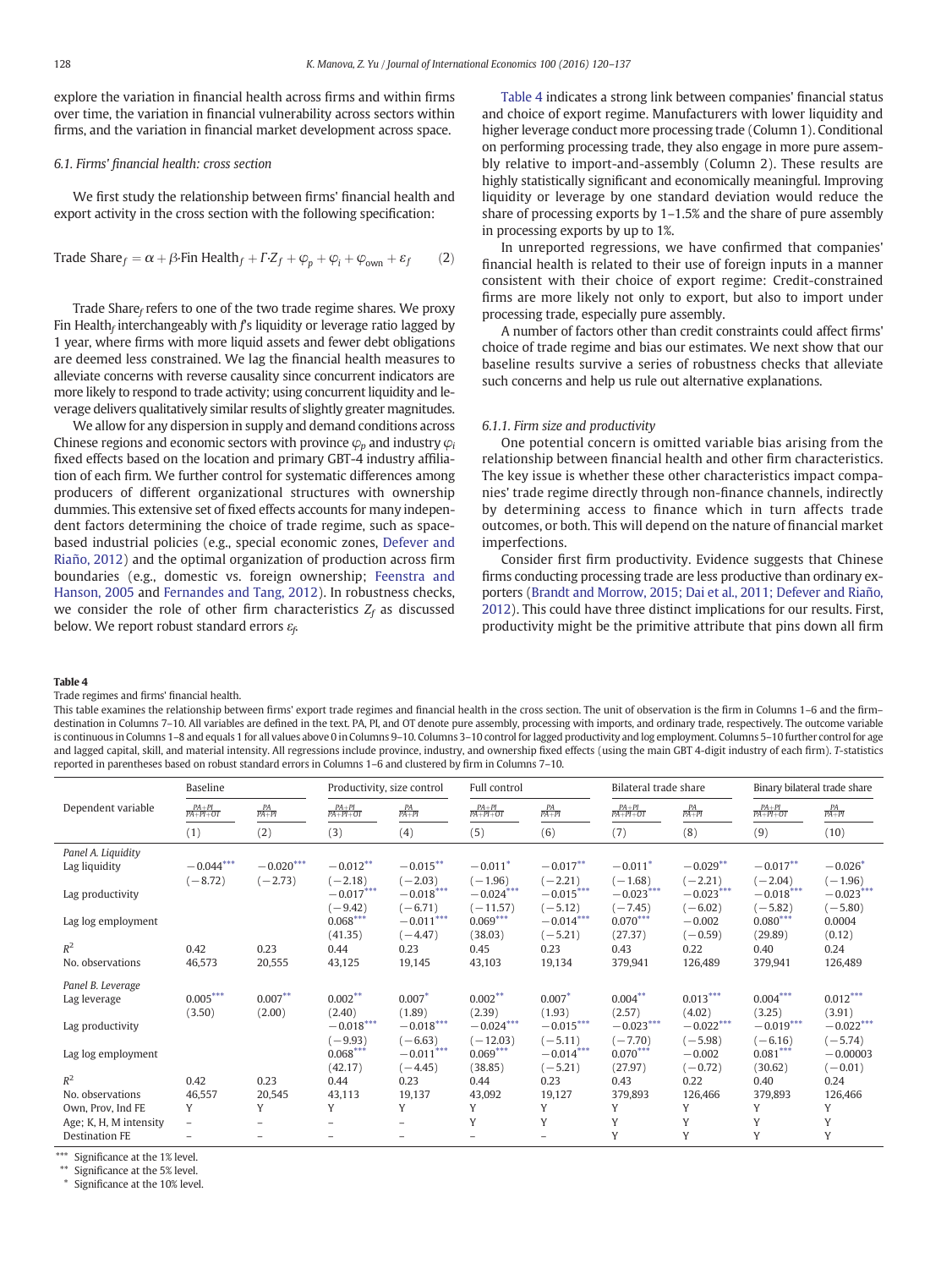<span id="page-9-0"></span>outcomes, including access to capital, choice of inputs and production technology, size, and export mode. For example, if financiers observe firm productivity but are vulnerable to endogenous default, they will extend more credit to more productive firms with higher expected profits, and some less productive firms will be credit constrained (credit underprovision). Regressing firms' trade regime on firms' financial health alone would then correctly capture the effect of access to capital in Eq. [\(2\)](#page-8-0). Controlling for productivity or outcomes of the firm's maximization problem such as size would bring  $\beta$  down to zero but not invalidate the finance channel.

Second, productivity might not perfectly predict firms' financial health (credit misallocation). For instance, there might be asymmetric information between lenders and borrowers due to unobserved firmspecific shocks, or access to capital might depend on political or family connections. In this case, conditioning on productivity in specification (2) would reduce  $\beta$  without forcing it to zero such that  $\beta$  would underestimate the effect of financial frictions on trade regime choices.

Third, productivity might directly affect export activity through nonfinance channels because of economies of scale a` la [Melitz \(2003\).](#page-17-0) Product design, marketing, and distribution impose fixed costs on ordinary exporters which processing exporters avoid. When trade regimes differ in profitability, more productive firms with higher revenues will self-select into more profitable regimes with higher fixed costs. If financial health is correlated with productivity, omitting the latter from regression (2) would bias the  $\beta$  estimate.

Firm size could similarly impact both access to financing and trade participation. Evidence in the finance literature suggests that bigger firms are less credit constrained ceteris paribus (e.g., [Beck et al., 2008;](#page-16-0) [Guiso et al., 2004\)](#page-16-0). If fixed costs vary across trade regimes, bigger companies might pursue more ordinary trade both because they dispose of more liquidity and because they can more easily amortize higher fixed costs. While the former is consistent with the credit mechanism that we emphasize, the latter implies that our results might be spurious.

In sum, firm size and productivity are not classic omitted variables in our context. Including them as controls  $Z_f$  in Eq. [\(2\)](#page-8-0) could inform the microfoundations of firms' credit constraints but bias  $\beta$  downwards, while excluding them could bias  $\beta$  upwards.<sup>18</sup> In Columns 3–4 of [Table 4,](#page-8-0) we explicitly control for companies' lagged total factor productivity and lagged log employment.<sup>19</sup> The coefficient on financial health retains its statistical significance. Its magnitude is approximately halved in the case of  $(X_{PA} + X_{PI}) / (X_{PA} + X_{PI} + X_{OT})$  and less affected in the case of  $X_{PA}$  / ( $X_{PA}$  +  $X_{PI}$ ). This suggests that firm size and productivity are imperfectly correlated with access to capital, in line with priors about inefficient financial markets in China. Moreover, comparative statics indicate that the role of financial health is an order of magnitude greater than that of the other two firm characteristics: A one-standarddeviation rise in leverage, TFP, and size is associated, respectively, with a change of 0.3%, 0.02%, and 0.08% in  $(X_{PA} + X_{PI})/(X_{PA} + X_{PI} + X_{OT})$  and a change of 0.9%, 0.02%, and 0.01% in  $X_{PA}/(X_{PA} + X_{PI})$ . To guard against omitted variable bias, we always condition on firm size and productivity in the rest of the analysis.

#### 6.1.2. Production technology

We address concerns with other omitted variables related to firms' production technology in Columns 5–6 of [Table 4.](#page-8-0) In particular, we control for exporters' log age, lagged capital intensity (ratio of net fixed assets to total wage bill), lagged skill intensity (log average wage), and lagged material intensity (ratio of material inputs to total wage bill).<sup>20</sup> To the extent that these characteristics constitute endogenous firm choices over inputs and production technology, they might be determined jointly with trade outcomes by financial health and/or productivity. If so, including them in  $Z_f$  would produce lower-bound estimates for β. On the other hand, if financial health is correlated with these firm characteristics but they affect trade outcomes through non-finance channels, omitting them could bias  $β$ . Reassuringly, this robustness check leaves our results qualitatively unchanged. To remain conservative, henceforth we always include the full set of firm-level controls as in Columns 5–6 (see footnote 18).

#### 6.1.3. Bilateral trade shares

The set of export destinations varies significantly across firms in our sample. Since countries differ in trade costs, demand conditions, and the broader economic environment, different trade regimes might be best suited to serving different markets for reasons unrelated to financial frictions. To rule out the possibility that our results are driven by compositional effects, we construct exporters' trade shares by destination d and estimate a modified version of Eq. [\(2\)](#page-8-0) that adds country fixed effects  $\varphi_d$ :

Trade Share<sub>fd</sub> = 
$$
\alpha + \beta \cdot \text{Fin Health}_f + \Gamma \cdot Z_f + \varphi_p + \varphi_i + \varphi_d + \varphi_{own} + \varepsilon_{fd}
$$
 (2')

We employ the full set of firm controls  $Z_f$  discussed above and cluster errors by firm to account for the potential correlation in  $\varepsilon_{fd}$  across markets within producers. This stringent specification delivers qualitatively similar estimates of greater magnitudes than our firm-level analysis (Columns 7–8 in [Table 4](#page-8-0)). We ensure that the market composition of firms' exports does not affect our subsequent results by presenting evidence at both the firm and the firm-country levels.

# 6.1.4. Binary trade shares

Given that many Chinese exporters operate under a single trade regime (cf. [Fig. 1\)](#page-5-0), the linearity assumptions implicit in ordinary least squares might generate misspecification bias. In our sample, Trade Share<sub>f</sub> and Trade Share<sub>fd</sub> fall strictly between 0 and 1 for a quarter to a third of the observations. This is consistent with our hypotheses and appears inconsequential econometrically: Our findings remain unchanged or become statistically and economically more significant when we replace the continuous trade shares with binary indicators set to 1 for all values above 0. Columns 9–10 in [Table 4](#page-8-0) present point estimates based on a linear probability model applied to disaggregated data at the firm–destination level, for which Trade Share $_{fd}$  = {0,1} holds more frequently than at the firm level. Similar patterns however emerge for binary trade shares at the firm level.

### 6.1.5. Multiple products and sectors per firm

Specifications (2) and (2′) explore the variation in trade outcomes across firms within 475 finely disaggregated GBT 4-digit industries, where each firm is assigned its main industry as reported in ASIF. This ignores the fact that many exporters are in fact active in multiple industries and products. We address this by exploiting the CCTS statistics on firm exports by ISIC 3-digit sector (29 categories) and by HS 8-digit product (5784 categories). Although the ISIC classification is less granular than GBT-4, we consider it for consistency with our subsequent analysis of ISIC sectors' financial vulnerability.

In [Table 5,](#page-10-0) we estimate the following equations to more rigorously test [Hypothesis 2:](#page-4-0)

<sup>18</sup> Pairwise correlations between our financial health measures and the various firm con-<br>
Trade Share<sub>fi</sub> =  $\alpha + \beta$  · Fin Health  $f + \Gamma Z_f + \varphi_p + \varphi_i + \varphi_{\rm own} + \varepsilon_{\rm fin}$  (3)

trols we consider are typically statistically significant but small in magnitude. For example, the raw correlations of liquidity with productivity, log employment, capital, skill, material intensity, and age are  $0.14, -0.09, -0.13, 0.10, 0.01$ , and 0.02, respectively.

<sup>&</sup>lt;sup>19</sup> Similar results obtain if we use value added per worker instead of TFP or log sales instead of log employment.

<sup>&</sup>lt;sup>20</sup> [Krishna et al. \(2015\)](#page-16-0) study how Chinese firms learn from exporting directly vs. indirectly through trade intermediaries. While learning from exporting might also vary across trade regimes, the productivity and age controls account for that.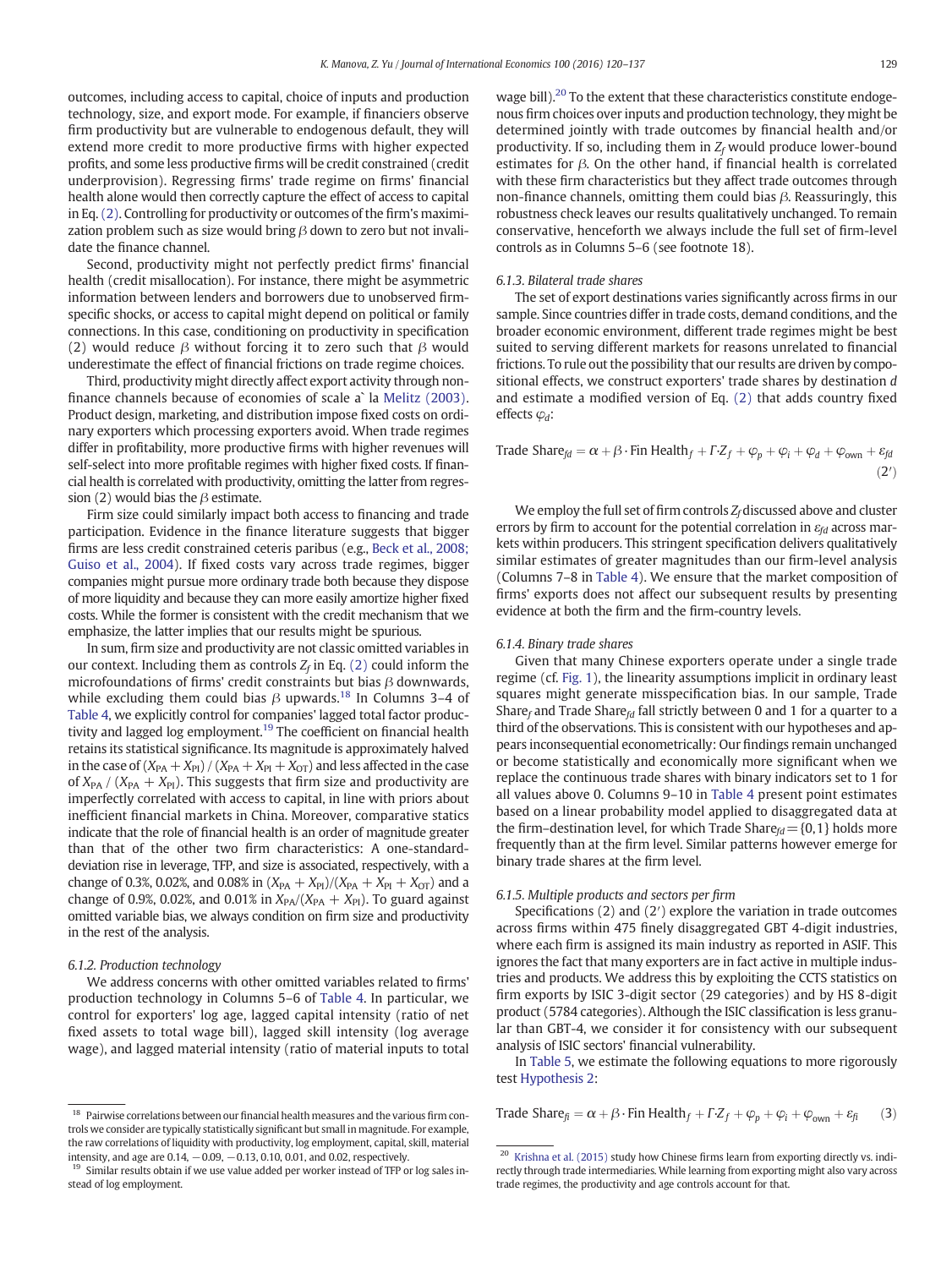## <span id="page-10-0"></span>Trade regimes and firms' financial health: extensions.

This table examines the relationship between firms' export trade regimes and financial health in the cross section. The unit of observation is the firm–sector in Columns 1–2, the firm– sector–destination in Columns 3–4, and the firm–product–destination in Columns 5–6, where sectors are ISIC 3-digit and products are HS 8-digit. All variables are defined in the text. PA, PI, and OT denote pure assembly, processing with imports, and ordinary trade, respectively. The outcome variable equals 1 for all values above 0. All regressions include firms' age and lagged productivity, size, capital, skill, and material intensity, as well as province, industry, and ownership fixed effects. The industry fixed effects are based on ISIC sectors in Columns 1–4 and HS products in Columns 5–6. T-statistics based on robust standard errors clustered by firm reported in parentheses.

|                                            | Binary trade share by ISIC<br>sector |                 | Binary bilateral trade share by<br><b>ISIC</b> sector |                       | Binary bilateral trade share by<br>HS product |                 |
|--------------------------------------------|--------------------------------------|-----------------|-------------------------------------------------------|-----------------------|-----------------------------------------------|-----------------|
| Dependent variable                         | $PA+PI$<br>$PA + PI + OT$            | PA<br>$PA + PI$ | $PA + PI$<br>$PA + PI + OT$                           | PA<br>$PA + PI$       | $PA + PI$<br>$PA + PI + OT$                   | PA<br>$PA + PI$ |
|                                            | (1)                                  | (2)             | (3)                                                   | (4)                   | (5)                                           | (6)             |
| Panel A. Liquidity                         |                                      |                 |                                                       |                       |                                               |                 |
| Lag liquidity                              | $-0.008$ <sup>*</sup>                | $-0.021***$     | $-0.017*$                                             | $-0.022$ <sup>*</sup> | $-0.011$ <sup>*</sup>                         | $-0.048***$     |
|                                            | $(-1.68)$                            | $(-2.37)$       | $(-1.70)$                                             | $(-1.72)$             | $(-1.67)$                                     | $(-3.26)$       |
| $R^2$                                      | 0.28                                 | 0.21            | 0.32                                                  | 0.17                  | 0.41                                          | 0.38            |
| No. observations                           | 92,370                               | 28,487          | 498,203                                               | 153,732               | 887,777                                       | 274,508         |
| Panel B. Leverage                          |                                      |                 |                                                       |                       |                                               |                 |
| Lag leverage                               | $0.003***$                           | $0.012***$      | $0.003***$                                            | $0.016***$            | $0.004***$                                    | $0.016***$      |
|                                            | (2.33)                               | (4.82)          | (2.63)                                                | (6.74)                | (2.13)                                        | (6.36)          |
| $R^2$                                      | 0.28                                 | 0.21            | 0.32                                                  | 0.17                  | 0.41                                          | 0.39            |
| No. observations                           | 92,347                               | 28,474          | 498,138                                               | 153,704               | 887,675                                       | 274,465         |
| Productivity; size; age; K, H, M intensity | Y                                    | Y               | Y                                                     |                       | Y                                             | Y               |
| Own, Prov FE                               | $\overline{V}$                       | Y               | v                                                     |                       |                                               | Y               |
| Destination FE                             |                                      |                 | $\overline{V}$                                        |                       | $\overline{V}$                                | Y               |
| <b>Industry FE</b>                         | ISIC-3                               | ISIC-3          | ISIC-3                                                | ISIC-3                | $HS-8$                                        | $HS-8$          |

\*\*\* Significance at the 1% level.

\*\* Significance at the 5% level.

Significance at the 10% level.

Trade Share $f_{fdi} = \alpha + \beta \cdot \text{Fin Health}_f + \Gamma \cdot Z_f + \varphi_p + \varphi_d + \varphi_i + \varphi_{ownn} + \varepsilon_{fdi}$  $(3')$ 

We compute the outcome variables separately for each firm–ISIC sector pair in Columns 1–2, each firm–destination–ISIC sector triplet in Columns 3–4, and each firm–destination–HS product triplet (the most disaggregated level available) in Columns 5–6. We include the full set of firm characteristics  $Z_f$ . We control for exogenous supply and demand conditions with corresponding ISIC-3 or HS-8 fixed effects  $\varphi_i$ and province fixed effects  $\varphi_p$  in specification (3), and additionally with destination fixed effects  $\varphi_d$  in specification (3'). While many firms pursue a mix of export regimes overall, they often choose a single one for a given industry, and even more frequently for a given industry– destination or product–destination market. We therefore use binary indicators for Trade Share $<sub>f</sub>$  and Trade Share $<sub>fdi</sub>$ ; continuous trade shares</sub></sub> produce comparable estimates. We cluster standard errors by firm.

Accounting for the fact that firms may be active in multiple product lines or even broader sectors, we find that companies' lagged financial health strongly predicts their choice of trade regime. On average, firms with more access to capital are more likely to select regimes with higher liquidity needs for any given sector or product that they pursue. We have separately checked that the baseline results in [Table 4](#page-8-0) where we assign firms' total trade flows to their primary industry of activity are robust to controlling for the log number of HS-8 products they export (available on request). Together, these patterns lend further support to [Hypothesis 2](#page-4-0) and inform the operations of multi-product firms. They speak to the effects of financial frictions on the intensive margin, i.e., the choice of trade regime for sectors actually exported; we later consider the extensive margin of number of sectors exported.

# 6.1.6. Robustness

A series of additional robustness checks leave our conclusions unchanged (see Online Appendix Tables 1 and 2). First, we have confirmed our results when proxying size with log sales instead of log employment and material intensity with the ratio of material purchases to total sales instead of to the total wage bill. Second, import tariffs in upstream industries can affect firms' choice between processing and ordinary trade since the former permits duty-free imports of inputs ([Brandt](#page-16-0) [and Morrow, 2015](#page-16-0)). Specifications (2)–(3′) implicitly take this into account because the industry fixed effects  $\varphi_i$  subsume the average tariff across imported inputs at the output industry level. In addition, China's import tariffs were relatively low by 2005: The mean and the standard deviation across HS-8 products amounted to 9.7% and 6.6%, respectively. Nevertheless, there might be variation in effective import tariffs across exporters in the same output industry if they use inputs in different proportions. We have therefore verified our findings for  $(X_{PA} + X_{PI})$  /  $(X_{PA} + X_{PI} + X_{OT})$  controlling for firm-specific import tariffs constructed as the weighted average tariff across all products that a firm imports, using tariff data from WITS and lagged firm imports by product as weights as in [Yu \(2015\).](#page-17-0)

Finally, we have explored the role of firms' ownership type. Evidence indicates that the affiliates of multinational companies are less credit constrained than domestic firms because the former can tap additional financial resources by accessing foreign capital markets directly or indirectly via internal capital markets. At the same time, multinational affiliates are not completely unconstrained and insensitive to host-country financial conditions.21 Ceteris paribus, financial frictions can thus affect the trade regime choice of both domestic and foreign-owned firms in China. Since we condition on ownership type, our estimates are identified from the variation among producers with the same organizational structure. Split-sample and interaction analyses reveal that qualitatively similar patterns hold for domestic and foreign-owned firms.

# 6.2. Endogeneity

It is important to assess whether the strong relationship between firms' financial health and choice of trade regime is causal. A priori, even if export levels might influence firms' access to finance, it is less obvious how the composition of exports would. We

 $21$  [Foley and Manova \(2015\)](#page-16-0) review the literature on the effects of financial frictions on multinational activity. For the case of China, [Manova et al. \(2015\)](#page-17-0) show that fully and partially foreign-owned firms export significantly more than private domestic firms in financially more vulnerable sectors, while [Huang et al. \(2008\)](#page-16-0) conclude that more creditconstrained Chinese firms are more likely to be acquired by foreign firms.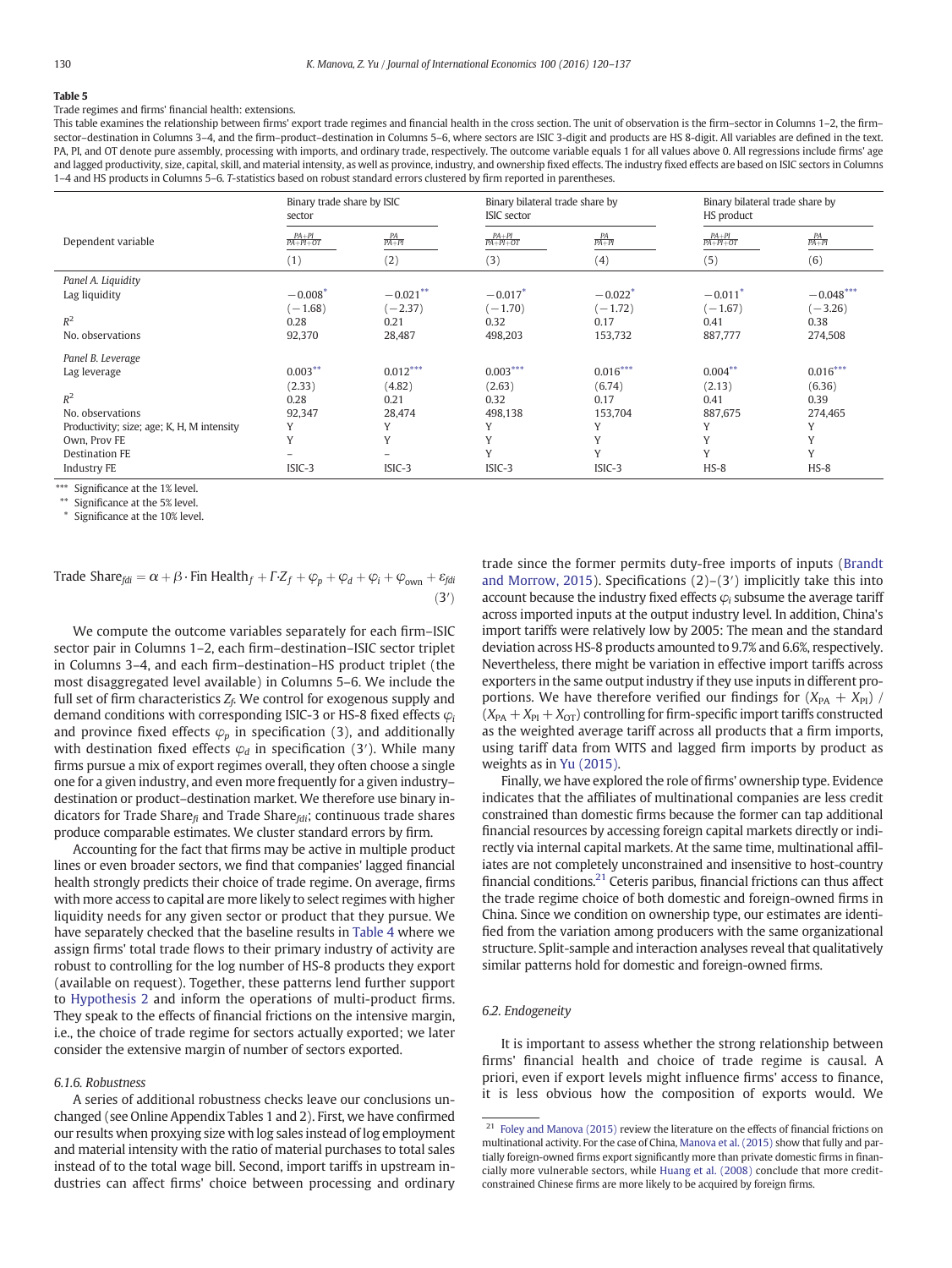<span id="page-11-0"></span>nevertheless consider two potential endogeneity problems that could arise only if financial markets are efficient. Their relevance may thus be limited given the widely recognized inefficiency of Chinese capital markets.

First, with frictionless capital markets, manufacturers can fund and implement their first-best export strategy. Since liquidity needs decline from OT to PI to PA, so would the observed use of external finance across firms with different trade modes. This could spuriously generate our results even though we lag firms' financial health if financial health and trade activity are sufficiently slow-moving. What makes this an unlikely possibility is the substantial variation in profitability across trade regimes: Were Chinese exporters financially unconstrained, they would have pursued ordinary trade ceteris paribus.

Second, if firms face no credit constraints and profitability falls from OT to PI to PA due to non-finance factors (unlike in [Section 3.1](#page-3-0)), firms might sort into trade regimes for exogenous reasons. If investors are more willing to fund more profitable ventures, exporters more active in trade regimes that happen to have higher returns would exhibit stronger financial health. While not impossible, this rationalization is hardly credible as it requires a very special alignment of exogenous forces.

Of note, reverse causality could lead us not only to overestimate but also to underestimate the true impact of financial frictions on exporters' activity. If partnerships with foreign buyers under processing trade increase the trustworthiness of Chinese firms as borrowers, conducting PA or PI might improve their access to external finance in the Chinese capital market, as well as to trade credit from input suppliers. We would then be less likely to find empirical support for our hypotheses.

Finally, some of our results might be spurious because of how standard accounting practices affect measured financial health. Recall that liquidity and leverage are defined as (current assets – current liabilities) / total assets and current liabilities / current assets, respectively.22 Since current assets include input inventories, inventories of foreign inputs provided by foreign buyers do not enter the financial ratios of Chinese firms under PA, whereas inventories of foreign inputs acquired by Chinese firms under OT and PI do. It is not obvious if this systematically affects the measured liquidity of firms with different export regimes: Foreign input inventories enter both the numerator and the denominator, and their outstanding cost is netted out of the numerator since accounts payable are part of current liabilities. It is also unclear how foreign input inventories might vary across trade modes, even if foreign input purchases do. As for leverage, it might be mechanically higher for firms conducting more PA relative to PI and OT because foreign input inventories enter only the denominator. This concern would be mitigated to the extent that their outstanding cost is part of accounts payable in the numerator.

To establish the causal effect of credit constraints on firms' choice of trade regime, we complement the evidence above based on the cross-firm variation in financial health with a series of results that exploit other sources of variation in the data for identification purposes.

# 6.3. Firms' financial health: dynamics

We next provide consistent time-series evidence for the relationship between firms' financial health and export activity using panel data for  $2002-2006$ <sup>23</sup> We separately examine export entrants and continuing exporters to assess how changes in financial status affect trade behavior upon entry and subsequently. We also study how firms respond to an exogenous shock to export demand depending on their access to capital prior to the shock—the cleanest set-up for identifying causal effects in the time series.

# 6.3.1. Changes within firms over time

We explore whether changes in financial health lead continuing exporters to reorient operations across trade regimes by including firm fixed effects  $\varphi_f$  in a panel version of Eqs. (2'[\) and \(3](#page-9-0)'):

Trade Share<sub>fat</sub> = 
$$
\alpha + \beta
$$
-Fin Health<sub>f,t-1</sub> +  $\Gamma \cdot Z_{f,t-1} + \varphi_f + \varphi_d + \varphi_t + \varepsilon_{fdt}$  (4)

$$
\begin{aligned} \text{Trade Shar}_{\text{fdit}} &= \alpha + \beta \cdot \text{Fin Health}_{f,t-1} + \Gamma \cdot Z_{f,t-1} + \varphi_f \\ &+ \varphi_d + \varphi_i + \varphi_t + \varepsilon_{\text{fdit}} \end{aligned} \tag{4'}
$$

The unit of observation in these regressions is either the firm–destination–year or firm–ISIC industry–destination–year. The  $\varphi$ 's subsume the role of firms' ownership type, province and primary industry affiliation, and control for time-invariant unobserved firm characteristics such as entrepreneurial ability or stable bank relationships that permanently improve access to credit. Coefficient  $\beta$  is thus identified purely from adjustments across trade modes within firms over time. We allow for common cost and demand shocks across manufacturers with destination  $\varphi_d$ , ISIC industry  $\varphi_i$ , and year  $\varphi_t$  fixed effects. We also condition on the full set of time-variant firm controls  $Z_{ft}$  introduced above, and cluster standard errors by firm.<sup>24</sup> We report results using binary indicators as the outcome variable, but qualitatively similar patterns hold with continuous measures.

Of note, we have less identification power in the panel than in the cross section: While the averages (standard deviations) of liquidity and leverage are 0.09 (0.32) and 0.99 (1.28) in the cross section for 2005, they are 0.08 (0.13) and 1.04 (0.34) within the average firm over the 2002–2006 period. At the same time, there is significant turnover, with many firms entering and exiting different markets and frequent changes in the trade regime composition of exports within surviving firm–destinations over time. For instance, 7.2% of firm– destinations with 100% processing exports in 2002 have switched to 100% ordinary exports by 2006, while another 21.8% have adopted mixed export strategies. Of firm–destinations with mixed trade regimes in 2002, 25.4% switch to purely ordinary exports by 2006, and another 34.7% reduce their share of processing trade closer to 0. Of firm– destinations with 100% ordinary exports in 2002, only 13% initiate processing trade by 2006. A sizeable number of firm–destinations thus gradually move from processing to ordinary exports, although the opposite trajectory also exists. The composition of processing exports in terms of PA and PI behaves similarly.

[Table 6](#page-12-0) indicates that improvements in financial health within firms are indeed followed by export activity shifting away from processing trade towards ordinary trade and away from pure assembly towards processing with imports (Columns 1–4). The estimates for  $β$  are, however, substantially smaller than in [Tables 4 and 5](#page-8-0). This suggests that continuing exporters do not modify operations on an annual basis, possibly because of sunk adjustment costs and uncertainty about future demand and credit conditions. Combined with our earlier results, this implies that financial frictions are an important determinant of the variation in trade activity across firms, but play a lesser role in  $\frac{22}{2}$  Current assets ("Liu Dong Zi Chan") include inventories, cash, accounts receivable, in-<br>22 Current assets ("Liu Dong Zi Chan") include inventories, cash, accounts receivable, in-

vestments, and prepaid expenses, where inventories comprise finished products in the process of being sold and materials and inputs intended for future production. Note that the latter differs from the value of inputs used in production. Current liabilities ("Liu Dong Fu Zhai") include short-term loans, accounts payable, and accrued liabilities, where accounts payable may include input purchases that have not yet been settled. Total assets ("Zong Zichan") are the sum of fixed and current assets.

<sup>&</sup>lt;sup>23</sup> Customs data are available 2000–2006, but the census panel begins in 2001, and we use 1-year lagged Fin Health $_f$ . We have verified that our baseline cross-sectional results hold in the pooled panel with year fixed effects.

 $24$  Since we observe material intensity only in 2004, it is subsumed by the firm fixed effects in the panel regressions.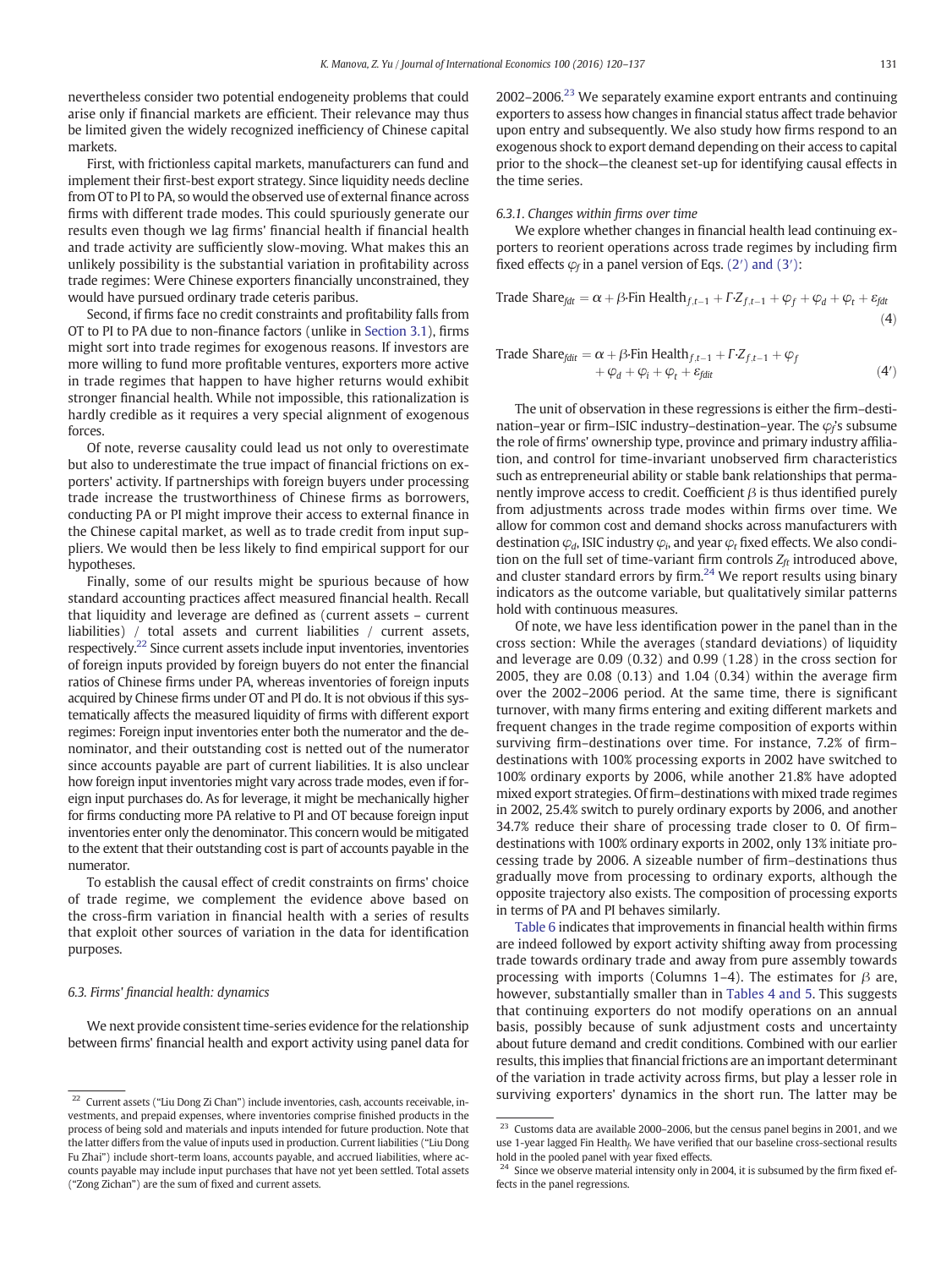<span id="page-12-0"></span>Trade regimes and firms' financial health: export dynamics.

This table examines the relationship between firms' export trade regimes and financial health in the panel. The unit of observation is the firm–destination–year in Columns 1–2 and 5–6, the firm–destination–year–ISIC sector in Columns 3–4 and 7–8, and the firm–destination in Columns 9–10. The sample covers all firms in 2002–2006 in Columns 1–4, only firms with positive exports in year t but not in the previous 2 years in Columns 5-8, and only firms exporting MFA-affected products to the US, Canada, and/or EU-25 in 2005 but not in the previous 2 years in Columns 9–10. All variables are defined in the text. PA, PI, and OT denote pure assembly, processing with imports, and ordinary trade, respectively. The outcome variable equals 1 for all values above 0. All regressions include firms' age and lagged productivity, size, capital, and skill intensity, as well as firm, year, and destination fixed effects. Industry fixed effects are included based on the main GBT-4 digit industry of each firm in Columns 5–6 and 9–10 and on ISIC-3 digit industries in Columns 3–4 and 7–8. T-statistics based on robust standard errors clustered by firm reported in parentheses.

|                                                                                                                                                             | Full 2002-2006 panel                                    |                                                              |                                                                   |                                                                 | Export entry in 2002-2006 panel                          |                                                          |                                                              |                                                            | Export entry after<br>MFA reform                       |                                                        |
|-------------------------------------------------------------------------------------------------------------------------------------------------------------|---------------------------------------------------------|--------------------------------------------------------------|-------------------------------------------------------------------|-----------------------------------------------------------------|----------------------------------------------------------|----------------------------------------------------------|--------------------------------------------------------------|------------------------------------------------------------|--------------------------------------------------------|--------------------------------------------------------|
|                                                                                                                                                             | Binary bilateral trade<br>share                         |                                                              | Binary bilateral trade<br>share by ISIC                           |                                                                 | Binary bilateral trade<br>share                          |                                                          | Binary bilateral trade<br>share by ISIC                      |                                                            | Binary bilateral trade<br>share                        |                                                        |
| Dependent variable                                                                                                                                          | $\frac{PA+PI}{PA+PI+OT}$                                | $\frac{PA}{PA+PI}$                                           | $\frac{PA+PI}{PA+PI+OT}$                                          | $\frac{PA}{PA+PI}$                                              | $\frac{PA+PI}{PA+PI+OT}$                                 | $\frac{PA}{PA+PI}$                                       | $\frac{PA+PI}{PA+PI+OT}$                                     | $\frac{PA}{PA+PI}$                                         | $\frac{PA+PI}{PA+PI+OT}$                               | $\frac{PA}{PA+PI}$                                     |
|                                                                                                                                                             | (1)                                                     | (2)                                                          | (3)                                                               | (4)                                                             | (5)                                                      | (6)                                                      | (7)                                                          | (8)                                                        | (9)                                                    | (10)                                                   |
| Panel A. Liquidity<br>Lag liquidity<br>$R^2$<br>No. observations                                                                                            | $-0.007***$<br>$(-2.50)$<br>0.82<br>1,427,114           | $-0.005*$<br>$(-1.92)$<br>0.89<br>507,415                    | $-0.008***$<br>$(-2.17)$<br>0.70<br>1,868,108                     | $-0.008***$<br>$(-2.55)$<br>0.85<br>619,636                     | $-0.035***$<br>$(-2.82)$<br>0.35<br>78,194               | $-0.070**$<br>$(-2.50)$<br>0.40<br>13,465                | $-0.042***$<br>$(-3.27)$<br>0.32<br>94,691                   | $-0.066$ **<br>$(-2.29)$<br>0.42<br>14,996                 | $-0.052$ <sup>*</sup><br>$(-1.89)$<br>0.44<br>3731     | $-0.075*$<br>$(-1.91)$<br>0.40<br>1339                 |
| Panel B. Leverage<br>Lag leverage<br>$R^2$<br>No. observations<br>Productivity; size; age; K, H intensity<br>Year, destination FE<br>Firm FE<br>Industry FE | $0.0003*$<br>(1.67)<br>0.82<br>1,427,041<br>Y<br>Y<br>Y | $0.0004***$<br>(2.20)<br>0.89<br>507,382<br>Y<br>Y<br>Y<br>- | $0.0006*$<br>(1.85)<br>0.70<br>1,867,978<br>Y<br>Y<br>Y<br>ISIC-3 | $0.0004*$<br>(1.91)<br>0.85<br>619,598<br>Y<br>Y<br>Y<br>ISIC-3 | $0.007***$<br>(2.20)<br>0.35<br>78,184<br>Y<br>Y<br>GBT4 | $0.023***$<br>(2.17)<br>0.40<br>13,465<br>Y<br>Y<br>GBT4 | $0.009***$<br>(2.49)<br>0.32<br>94,677<br>Y<br>Y<br>$ISIC-3$ | $0.018*$<br>(1.68)<br>0.42<br>14,996<br>Y<br>Y<br>$ISIC-3$ | $0.008***$<br>(4.77)<br>0.44<br>3731<br>Y<br>Y<br>GBT4 | $0.013***$<br>(2.96)<br>0.41<br>1339<br>Y<br>Y<br>GBT4 |

\*\*\* Significance at the 1% level.

\*\* Significance at the 5% level.

⁎ Significance at the 10% level.

more responsive over a longer horizon than our panel permits us to study. For example, exporters that begin with processing trade may be able to accumulate sufficient financial resources through retained earnings and gradually transition into ordinary trade.

## 6.3.2. Export entry and MFA reform

We next turn to first-time exporters and study how financial health prior to entry affects companies' choice of trade regime upon entry. We postulate that if a producer begins exporting in year t, he will be more likely to choose trade modes with lower liquidity requirements if he had access to less financial capital in year  $t - 1$ . We test this hypothesis by re-estimating specifications  $(4)$  and  $(4')$  in the subsample of firms exporting for the first time in year  $t$ <sup>25</sup> We once again report results for binary outcome variables, but similar patterns hold for continuous trade shares. As expected, new exporters with ex ante less liquidity and more leverage conduct more processing trade and more pure assembly at export entry (Columns 5–8). These effects are typically 2–3 times bigger than those for financial health in the cross section: A one-standard-deviation improvement in liquidity (leverage) prior to export entry translates into 1.3% (2.1%) lower probability of processing trade and 1.2% (2.3%) lower probability of pure assembly conditional on processing trade upon entry. By contrast, lagged productivity is frequently not a significant determinant of the trade regime composition of export entrants (not reported).

These findings reinforce our conclusion that the extensive margin of export entry is an important channel through which financial frictions impact firms' trading strategy, as constrained firms cannot easily switch across trade regimes once they begin exporting.

The results for export entry also strengthen the case for a causal effect of credit constraints. To the extent that a firm and its lenders do not have complete information about export profitability before export entry, lagged financial health is less likely to be endogenous to the future trade regime of new exporters than of continuing exporters. Lagged financial ratios are also not subject to concerns with the accounting of future foreign input inventories. Endogeneity would be especially unlikely if export entry occurs in response to an exogenous shock to foreign demand that is beyond the control of individual firms. We next provide consistent evidence using precisely such a natural experiment.

An important reform during our sample period was the removal of restrictive quotas on Chinese exports of textiles and apparel to the US, Canada, and EU-25 on January 1, 2005 as part of the Multi-Fiber Agreement (MFA). Not all textile and apparel products were affected, and not all MFA-affected products faced binding quotas prior to 2005 (i.e., actual quantities shipped exceeding 90% of the specified limit). We test whether Chinese firms that began exporting MFA-affected products to the US, Canada, and EU-25 in 2005 after the exogenous reforms chose trade regimes based on their prior financial status. In Columns 9–10 of Table 6, we estimate Eq. [\(4\)](#page-11-0) in the cross section of such firms and find patterns very similar to those in the panel of export survivors and entrants. Analogous results obtain for new exporters of quota-bound products, which we can identify in the case of the US (available on request).

# 6.4. Sectors' financial vulnerability

While the evidence in [Sections 6.1 and 6.3](#page-8-0) strongly supports [Hypotheses 1 and 2,](#page-4-0) there might be sources of simultaneity bias that we are unable to address even with our analysis of export dynamics because this still uses balance sheet measures of firms' financial health. To more convincingly establish the causal effect of financial frictions, we next test [Hypothesis 3](#page-4-0) and examine the variation in export activity within firms across sectors at different levels of financial vulnerability. Financial vulnerability is technologically determined and reflects innate characteristics of the manufacturing process in an industry. It is by

<sup>&</sup>lt;sup>25</sup> We consider a firm to be a new exporter in year t if it did not export in years  $t - 1$  and  $t - 2$ . Our results are not sensitive to making this filter stricter, for example, by requiring that f also did not export in year  $t - 3$ , or by focusing only on entry in 2005 conditional on no exports in 2000–2004.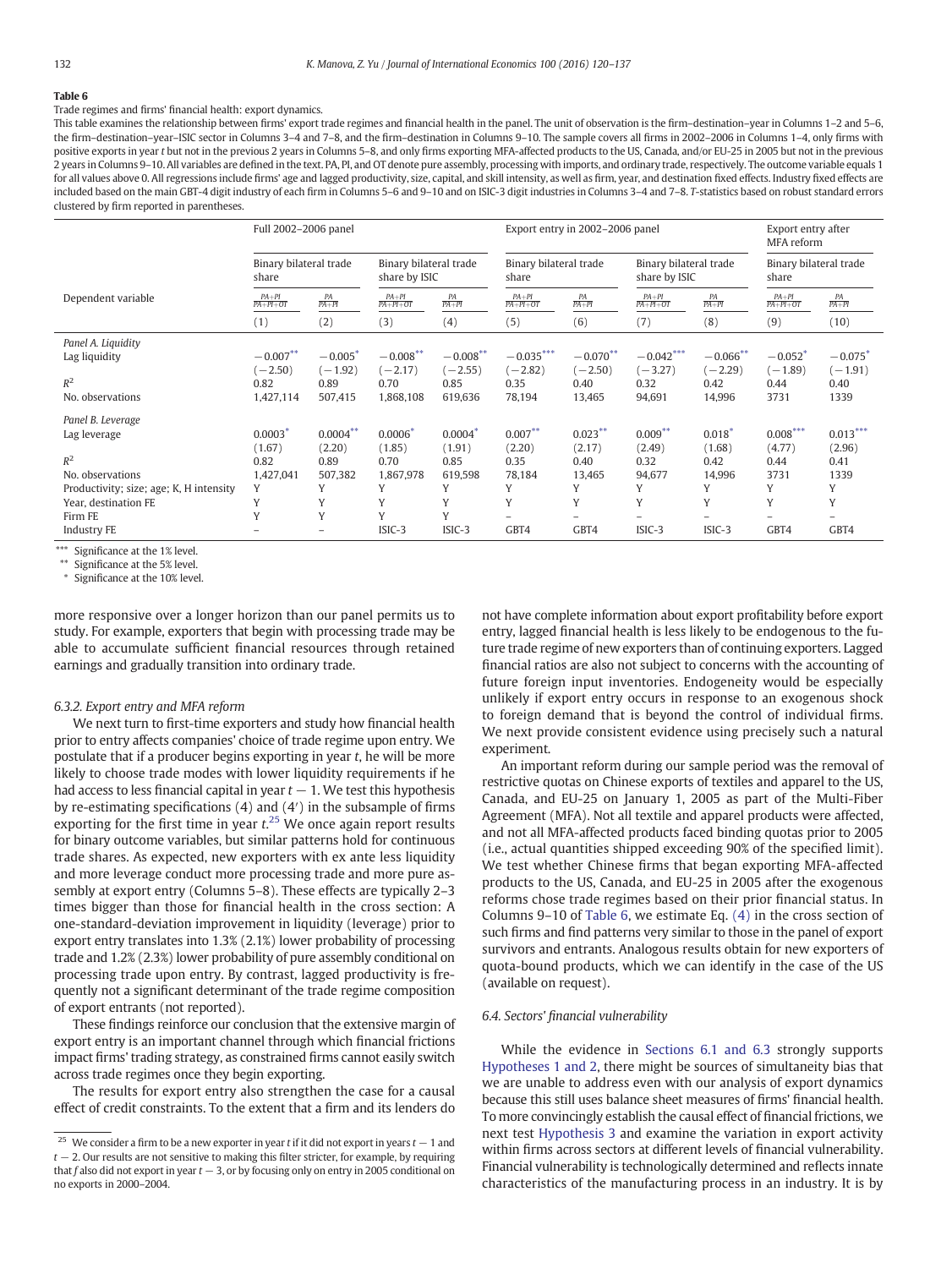construction exogenous to individual firms, allowing us to circumvent concerns with endogeneity due to reverse causality, omitted variables, or accounting bias.

Exploiting the rich customs data, we estimate two specifications using four alternative measures of sectors' financial vulnerability Fin Vulni:

Trade Share $\epsilon_{\rm fi} = \alpha + \beta$ ∙Fin Vuln<sub>i</sub> +  $\Gamma$ ⋅Z<sub>i</sub> +  $\varphi$ <sub>f</sub> +  $\varepsilon$ <sub>fi</sub> (5)

Trade Share<sub>fdi</sub> =  $\alpha + \beta$ ∙Fin Vuln<sub>i</sub> + Γ⋅Z<sub>i</sub> +  $\varphi_f + \varphi_d + \varepsilon_{fdi}$  (5′)

The outcome variable of interest is the share of different trade regimes in firm  $f$ s exports by ISIC industry  $i$  in Eq. (5) and by ISIC industry  $i$  and destination  $d$  in Eq. (5′). $^{26}$  We include firm fixed effects  $\varphi_f$  to control for observed and unobserved company characteristics that affect trade activity in all sectors, such as financial health, productivity, size, ownership type, familiarity with foreign markets, etc. The effect of Fin Vuln $<sub>i</sub>$  is hence identified solely from the exogenous variation across</sub> sectors within multi-sector producers.<sup>27</sup> It reflects the way in which exporters allocate their limited financial resources across trade modes and industries with different liquidity needs. Importantly, even if firms' total access to capital were endogenous to their trade operations, a significant  $\beta$  would imply that financial factors determine companies' export strategy. We cluster errors by firm, to account for the potential correlation in cost or demand shocks across industries and destinations within firms.<sup>28</sup>

We are careful to isolate the impact of financial vulnerability from that of other sector characteristics  $Z_i$  that might influence firms' trade regime. Since specifications (5) and (5′) do not permit industry fixed effects, we condition on sectors' physical and human capital intensity, as well as on the importance of relationship-specific investments in input production. These variables come from [Braun \(2003\)](#page-16-0) and [Nunn](#page-17-0) [\(2007\)](#page-17-0). We also use four different measures of sectors' financial sensitivity that are imperfectly correlated with each other. This makes it difficult for a single omitted industry characteristic to simultaneously explain robust results for all four measures.

[Table 7](#page-14-0) clearly indicates that exporters choose different means of servicing foreign markets based on the financial characteristics of the sector. Firms actively pursue processing trade, especially pure assembly, in industries with high working capital requirements as proxied by the inventories-to-sales ratio (Columns 1–2 in Panel A). Increasing shortrun liquidity needs by 20% would translate into 10% rise in the share of foreign revenues generated through processing trade and 4% uptake in the share of pure assembly in processing exports. These magnitudes are large relative to the means of the two trade shares (30% and 19%, respectively).

We next examine the importance of sectors' reliance on outside finance for long-term investment in capital and R&D. As expected, industries' external finance dependence and R&D intensity affect the choice between ordinary and processing trade (Panels B and C). The trade-off between pure assembly and processing with imports, on the other hand, appears unrelated to the funding of long-run investment projects. This is consistent with the idea that the two processing regimes differ only in terms of the financing of short-run, variable input costs. By contrast, fixed costs incurred in product design, equipment purchases, marketing, and distribution constitute a key distinction between processing and ordinary trade.

We finally turn to industries' asset tangibility in Panel D. While the three sector measures above capture liquidity needs, tangibility reflects the capacity to raise capital by pledging collateral. Our results confirm that exporters are indeed more likely to choose processing over ordinary exports in industries with softer assets (Column 1). As with the financing of long-term investment, asset tangibility too seems less important for the choice between the two processing methods (Column 2).

In terms of economic significance, financial frictions are a key determinant of firms' choice of trade regime across sectors. Based on our estimates, the effect of a one-standard-deviation change in Fin Vuln $_i$  on the share of processing exports in total exports is similar across the four measures (1.8%–2.5%). Compared to the implied impact of a one-standard-deviation change in other sector characteristics, financial vulnerability exerts an effect 5.6 times as large as that of physical capital intensity, 6 times that of human capital intensity, and 16 times that of relationship specificity.

Even within narrowly defined industry categories, the optimal trade strategy might depend on characteristics of the export market. We account for this possibility by estimating Eq. (5′) for the firm–industry– destination as the unit of observation, adding destination country fixed effects. We obtain consistent results for all four sector measures of financial vulnerability in Columns 3–4. In Columns 5–6, we record stable patterns when we instead use binary trade shares set to 1 for all values above 0.

These findings are robust to a number of specification checks presented in Online Appendix Table 3. First, we exploit the full granularity of the data, and define the outcome variable for each firm–HS product– destination triplet instead of at the firm–ISIC sector–destination level. Second, while the firm fixed effects in the regression control for the average tariff each firm pays for its imported inputs, effective import tariffs might vary systematically across output industries within a firm because different output industries combine inputs in different proportion. Our results survive when we control for the average imported input tariff by output sector, $^{29}$  or alternatively, when we exclude firms that face import duties because they import inputs under the ordinary trade regime.

One implication of the conceptual framework in [Section 3](#page-2-0) is that financially healthier firms should be able to sustain export activity in more sectors and in more financially sensitive sectors. While other factors also influence the operations of multi-sector firms, we provide evidence consistent with this pattern in Online Appendix Table 4. We show that companies with higher (lower) levels of lagged liquidity (leverage) export a bigger number of ISIC sectors. Moreover, the average financial vulnerability of firm exports is higher for less constrained companies, where we calculate the former as the unweighted or weighted average Fin Vuln<sub>i</sub> across all industries *i* in firm  $f$ s export portfolio, using  $f$ s exports by industry as weights.

While [Section 3](#page-2-0) makes clear predictions for the direct effects of firms' financial health and sectors' financial vulnerability on exporters' choice of trade regime, it has ambiguous implications for the differential impact of firms' access to capital across sectors with different financial sensitivities. Regardless of its financial health, any firm would prefer export modes with lower liquidity requirements in financially more dependent sectors, compared to financially less dependent sectors [\(Hypothesis 3\)](#page-4-0). In any industry, less constrained firms would be more likely to pursue trade regimes with higher liquidity needs, compared to more constrained firms [\(Hypothesis 2\)](#page-4-0). However, the regime choices of less constrained firms might be equally, more or less reactive to sectors' financial dependence relative to those of more constrained firms, because all three scenarios would be consistent with firms' profit maximization. Interaction analysis suggests that in practice, all firms adjust

 $^{26}\,$  Since this analysis does not require any balance sheet data, we are no longer restricted to the matched sample of firms with both customs and census data, and we are able to include the universe of exporting firms.

 $27$  Forty-five percent of all exporters in the sample are active in two or more ISIC 3-digit sectors. They capture the vast majority of trade flows and of the observations in regressions (5) and (5′), ranging 64%–77% across columns in [Table 7.](#page-14-0)

[Moulton \(1990\)](#page-17-0) argues that errors should be clustered at the most aggregate level at which the relevant explanatory variable varies in the sample, which in our case is the sector. However, [Angrist and Pischke \(2008\)](#page-16-0) show that standard error asymptotics require a sufficiently large number of groups (50) that exceeds the number of sectors in our data (29). We have nevertheless confirmed that qualitatively similar results obtain if we instead cluster by sector.

<sup>&</sup>lt;sup>29</sup> We thank [Brandt and Morrow \(2015\)](#page-16-0) for sharing their import tariff data by GBT-4 output industry, which we concord to ISIC-3 industries.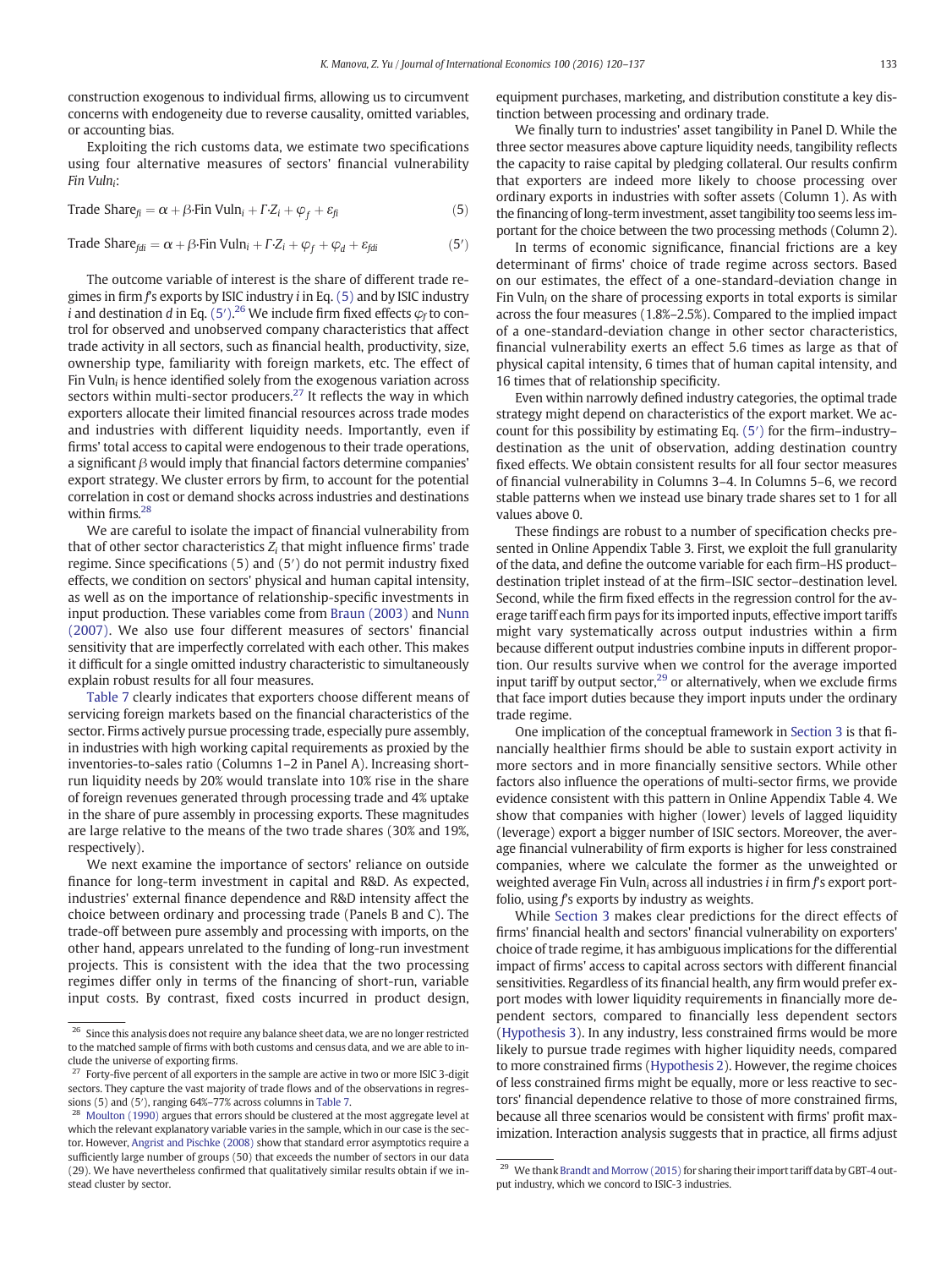# <span id="page-14-0"></span>Trade regimes and sectors' financial vulnerability.

This table examines the relationship between firms' export trade regimes and sectors' financial vulnerability in the cross section. The unit of observation is the firm-ISIC 3-digit sector in Columns 1–2 and the firm–destination–ISIC 3-digit sector in Columns 3–6. All variables are defined in the text. PA, PI, and OT denote pure assembly, processing with imports, and ordinary trade, respectively. The outcome variable is continuous in Columns 1–4, and equals 1 for all values above 0 in Columns 5–6. All regressions include sectors' physical capital (K), human capital (H), and relationship-specific (RS) intensity, as well as firm fixed effects. Columns 3–6 also include destination fixed effects. T-statistics based on robust standard errors clustered by firm reported in parentheses.

| Baseline                                                        |                          |                 | Bilateral trade share    |                 | Binary bilateral trade share |                 |  |
|-----------------------------------------------------------------|--------------------------|-----------------|--------------------------|-----------------|------------------------------|-----------------|--|
| Dependent variable                                              | $\frac{PA+PI}{PA+PI+OT}$ | PA<br>$PA + PI$ | $\frac{PA+PI}{PA+PI+OT}$ | PA<br>$PA + PI$ | $PA + PI$<br>$PA + PI + OT$  | PA<br>$PA + PI$ |  |
|                                                                 | (1)                      | (2)             | (3)                      | (4)             | (5)                          | (6)             |  |
| Panel A. Working capital requirements: inventories ratio        |                          |                 |                          |                 |                              |                 |  |
| Inventories ratio                                               | $0.497***$               | $0.201***$      | $0.538***$               | $0.084***$      | $0.675***$                   | $0.149***$      |  |
|                                                                 | (23.43)                  | (2.77)          | (20.90)                  | (1.99)          | (22.75)                      | (3.01)          |  |
| K intensity                                                     | $-0.310***$              | 0.151           | $-0.176***$              | 0.021           | $-0.277***$                  | 0.033           |  |
| H intensity                                                     | $0.016^{\ast\ast\ast}$   | $-0.016$        | $0.026^{***}$            | $-0.011$        | $0.018***$                   | $-0.026***$     |  |
| RS intensity                                                    | $0.017^{\ast\ast\ast}$   | $-0.002$        | $0.024***$               | $0.024*$        | $0.046^{***}\,$              | $0.063***$      |  |
| $R^2$                                                           | 0.86                     | 0.97            | 0.83                     | 0.94            | 0.77                         | 0.92            |  |
| Panel B. Long-run investment needs: external finance dependence |                          |                 |                          |                 |                              |                 |  |
| External finance dependence                                     | $0.050***$               | $-0.0001$       | $0.049***$               | $-0.002$        | $0.060***$                   | 0.0004          |  |
|                                                                 | (21.82)                  | $(-0.03)$       | (18.23)                  | $(-0.46)$       | (19.40)                      | (0.08)          |  |
| K intensity                                                     | $-0.744***$              | $-0.052$        | $-0.734***$              | $-0.066$        | $-0.979***$                  | $-0.128***$     |  |
| H intensity                                                     | $0.019***$               | $-0.002$        | $0.031^{***}$            | $-0.004$        | $0.024***$                   | $-0.016*$       |  |
| RS intensity                                                    | 0.003                    | $-0.016$        | $-0.002$                 | 0.017           | $0.013*$                     | $0.050***$      |  |
| $R^2$                                                           | 0.86                     | 0.97            | 0.83                     | 0.94            | 0.77                         | 0.92            |  |
| Panel C. Long-run investment needs: R&D intensity               |                          |                 |                          |                 |                              |                 |  |
| R&D Intensity                                                   | $0.988***$               | $-0.018$        | $0.901***$               | $-0.032$        | $1.026***$                   | 0.008           |  |
|                                                                 | (22.81)                  | $(-0.24)$       | (16.68)                  | $(-0.55)$       | (17.17)                      | (0.13)          |  |
| K intensity                                                     | $-0.601***$              | $-0.053$        | $-0.611***$              | $-0.069*$       | $-0.836***$                  | $-0.127***$     |  |
| H intensity                                                     | $-0.009***$              | $-0.001$        | 0.005                    | $-0.003$        | $-0.003$                     | $-0.016*$       |  |
| RS intensity                                                    | $-0.022***$              | $-0.015$        | $-0.020***$              | 0.018           | $-0.007$                     | $0.050***$      |  |
| $R^2$                                                           | 0.86                     | 0.97            | 0.83                     | 0.94            | 0.77                         | 0.92            |  |
| Panel D. Access to collateral: asset tangibility                |                          |                 |                          |                 |                              |                 |  |
| Asset tangibility                                               | $-0.208***$              | $-0.038$        | $-0.207***$              | $-0.028$        | $-0.248***$                  | $-0.074***$     |  |
|                                                                 | $(-18.05)$               | $(-1.12)$       | $(-15.94)$               | $(-1.42)$       | $(-16.15)$                   | $(-3.41)$       |  |
| K intensity                                                     | $-0.036$                 | 0.083           | 0.026                    | 0.029           | $-0.066$                     | 0.133           |  |
| H intensity                                                     | $0.012***$               | $-0.008$        | $0.025***$               | $-0.009$        | $0.018***$                   | $-0.028***$     |  |
| RS intensity                                                    | $0.019***$               | $-0.011$        | $0.023***$               | 0.021           | $0.044***$                   | $0.061***$      |  |
| $R^2$                                                           | 0.86                     | 0.97            | 0.83                     | 0.94            | 0.77                         | 0.92            |  |
| Firm FE                                                         | Y                        | Y               | Y                        | Y               | Y                            | Y               |  |
| <b>Destination FE</b>                                           |                          |                 | Y                        | Y               | Y                            | Y               |  |
| No. firms                                                       | 110,018                  | 41,041          | 110,018                  | 41,041          | 110,018                      | 41,041          |  |
| No. observations                                                | 252,296                  | 59,263          | 1,142,871                | 264,585         | 1,142,871                    | 264,585         |  |

\*\*\* Significance at the 1% level.

Significance at the 5% level.

⁎ Significance at the 10% level.

their trade shares proportionately in response to sectors' financial vulnerability (not reported).

# 6.5. Provinces' financial development

[Hypotheses 2 and 3](#page-4-0) are valid only in the presence of financial market imperfections: Firms' need for external capital will distort their export activity only if they face financial constraints. Otherwise, producers will freely obtain the outside finance they need to implement their first-best export strategy, and [Hypotheses 2 and 3](#page-4-0) will not apply. We can therefore exploit exogenous differences in the strength of financial institutions across space to provide more causal evidence for [Hypotheses 2 and 3](#page-4-0).

The financial sector in China is known to be segmented, with banks typically serving firms in the same geographic region ([World Bank,](#page-17-0) [2005](#page-17-0)). This generates variation in the availability of external capital across Chinese provinces that is exogenous to individual firms. We thus expect the export decisions of manufacturers in financially more developed areas to be less sensitive to their measured financial health and to industries' financial vulnerability. In other words, the effect of low liquidity on the proclivity for processing trade and pure assembly should be smaller for companies based in financially advanced regions relative to companies based in financially lagging regions. Similarly,

across sectors within a firm, the effect of sectors' financial dependence on the two trade shares should be mitigated for firms operating in financially more developed provinces.

We test these predictions by expanding specifications (2<sup>'</sup>) and (5<sup>'</sup>) to include, respectively, interactions of firms' liquidity and of sectors' inventory-to-sales ratio with a measure of financial development in the firms' home province:

Trade Share<sub>fd</sub> = 
$$
\alpha + \beta \cdot \text{Fin Health}_f + \Gamma \cdot Z_f
$$
  
+  $\delta \cdot \text{Fin Health}_f \cdot \text{High Fin Devt}_p + \varphi_p + \varphi_i$   
+  $\varphi_d + \varphi_{own} + \varepsilon_{fd}$  (6)

Trade Shar
$$
e_{fdi} = \alpha + \beta \cdot \text{Fin Vuln}_i + \Gamma \cdot Z_i
$$
  
+  $\delta \cdot \text{Fin Vuln}_i \cdot \text{High Fin Devt}_p + \varphi_f + \varphi_d + \varepsilon_{fdi}$  (6')

Here High Fin Devt<sub>n</sub> is a binary indicator set to 1 for provinces with financial development above the sample median. Following common practice in the literature, we proxy regional financial conditions with the ratio of total credit to GDP from the Almanac of China's Finance and Banking (e.g., [Héricourt and Poncet, 2015\)](#page-16-0). To account for different trade conditions across countries, we study bilateral trade shares by firm or firm–sector and include destination fixed effects  $\varphi_d$ . As above,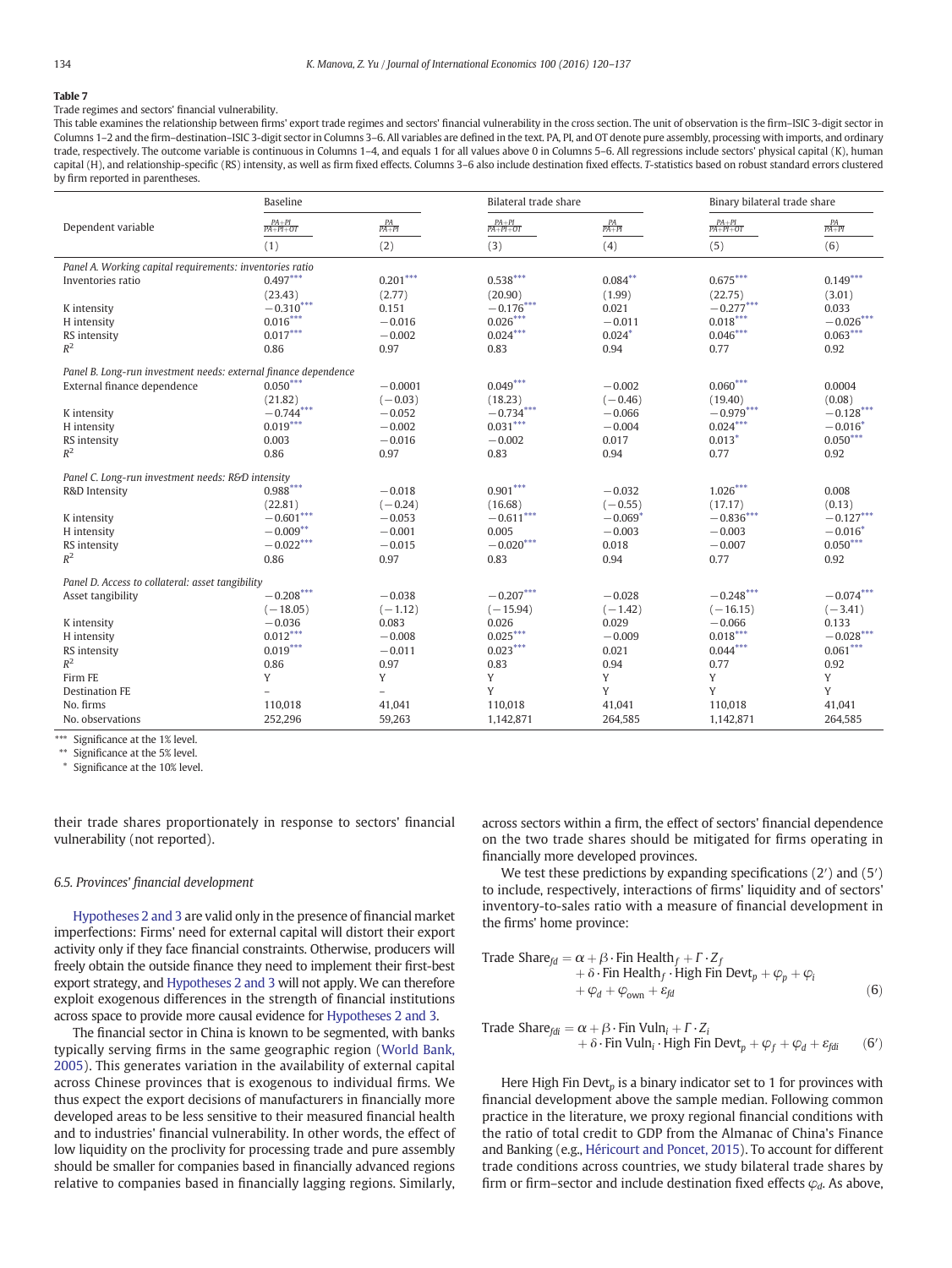#### <span id="page-15-0"></span>Financial development across Chinese provinces.

This table examines the relationship between firms' export trade regimes and home province financial development. All variables are defined in the text. PA, PI, and OT denote pure assembly, processing with imports, and ordinary trade, respectively. The unit of observation is the firm-destination in Columns 1-4 and the firm-destination-ISIC 3-digit sector in Columns 5–8. The outcome variable equals 1 for all values above 0. High Fin Devt is a dummy set to 1 for Chinese provinces with financial development above the median. Columns 1–4 include firms' age and lagged productivity, size, capital-, skill-, and material intensity, as well as ownership, province, and destination fixed effects. Columns 5–8 include sectors' physical capital (K), human capital (H), and relationship-specific (RS) intensity, as well as firm and destination fixed effects. Industry fixed effects are included based on the main GBT-4 digit industry of each firm in Columns 1–4 and on ISIC-3 digit industries in Columns 7–8. T-statistics based on robust standard errors clustered by firm reported in parentheses.

| Financial measure                                                                                                                                                                                                                                              |                                      | Firm fin health (lagged liquidity) |                                                                             |                                                                                   | Sector financial vulnerability (inventories ratio) |                           |                                                                                       |                                                                                  |  |
|----------------------------------------------------------------------------------------------------------------------------------------------------------------------------------------------------------------------------------------------------------------|--------------------------------------|------------------------------------|-----------------------------------------------------------------------------|-----------------------------------------------------------------------------------|----------------------------------------------------|---------------------------|---------------------------------------------------------------------------------------|----------------------------------------------------------------------------------|--|
|                                                                                                                                                                                                                                                                | Baseline                             |                                    |                                                                             | <b>Extended controls</b>                                                          |                                                    | Baseline                  |                                                                                       | <b>Extended controls</b>                                                         |  |
| Dependent variable                                                                                                                                                                                                                                             | $PA+PI$<br>$PA + PI + OT$            | PA<br>$PA + PI$                    | $\frac{PA+PI}{PA+PI+OT}$                                                    | $\frac{PA}{PA+PI}$                                                                | $PA+PI$<br>$PA + PI + OT$                          | $\frac{PA}{PA+PI}$        | $\frac{PA+PI}{PA+PI+OT}$                                                              | $\frac{PA}{PA+PI}$                                                               |  |
|                                                                                                                                                                                                                                                                | (1)                                  | (2)                                | (3)                                                                         | (4)                                                                               | (5)                                                | (6)                       | (7)                                                                                   | (8)                                                                              |  |
| Financial measure<br>$\times$ High Fin Devt<br>$\times$ High GDP per capita<br>$\times$ Contract Enforce<br>$\times$ K Abundance<br>$\times$ H Abundance<br>$TFP \times High Fin Devt$<br>K Intensity $\times$ K Abundance<br>H Intensity $\times$ H Abundance | $-0.027**$<br>$0.017*$               | $-0.079***$<br>$0.081***$          | 0.005<br>$0.024**$<br>$-0.053$<br>$-0.001$<br>$-0.023$<br>0.004<br>$-0.005$ | $-0.036$<br>$0.069**$<br>$-0.059$<br>$-0.001$<br>$-0.040*$<br>0.006<br>$0.018***$ | $1.252***$<br>$-0.787***$                          | $0.324**$<br>$-0.220**$   | $-1.210***$<br>0.133<br>$-0.042***$<br>$0.325***$<br>0.010<br>$-0.130***$<br>$-0.001$ | $-0.326**$<br>$-0.502$<br>$-0.048*$<br>0.238<br>$-0.024$<br>$-0.015$<br>$-0.001$ |  |
| RS Intensity $\times$ Contract Enforce<br>$R^2$<br>No. observations<br>Productivity; size; age; K, H, M intensity<br>Own, prov, destination FE<br>K, H, RS intensity<br>Firm, destination FE<br>Industry FE                                                    | 0.40<br>379,941<br>Y<br>Y<br>$GBT-4$ | 0.24<br>126,489<br>Y<br>Y<br>GBT-4 | 0.40<br>379,941<br>Y<br>Y<br>GBT-4                                          | 0.24<br>126,489<br>Υ<br>Y<br>-<br>GBT-4                                           | 0.77<br>1,142,871<br>Y<br>Y<br>$\qquad \qquad =$   | 0.92<br>264,585<br>Y<br>Y | $-0.003***$<br>0.83<br>1,142,871<br>Y<br>ISIC-3                                       | 0.001<br>0.94<br>264,585<br>-<br>Y<br>ISIC-3                                     |  |

Significance at the 1% level.

Significance at the 5% level.

Significance at the 10% level.

in Eq. [\(6\)](#page-14-0) we add the full set of firm controls  $Z_f$ , province  $\varphi_p$ , ownership  $\varphi$ <sub>own</sub>, and industry  $\varphi_i$  fixed effects using information on the firm's primary industry from ASIF. By contrast, Eq. [\(6](#page-14-0)′) exploits the variation across sectors within firms by conditioning on firm fixed effects  $\varphi_f$  and sector controls  $Z_i$ . The main effect of High Fin Devt<sub>p</sub> is subsumed by either  $\varphi$ <sub>p</sub> or  $\varphi$ <sub>f</sub>. We continue to cluster errors by firm.

We report results for binary bilateral trade shares in Columns 1–2 and 5–6 of Table 8. As expected, Fin Health $_f$  and Fin Vuln<sub>i</sub> enter as before, while the interaction terms are significant and of the opposite sign. Comparing the estimates for  $\beta$  and  $\delta$ , financial health affects firms' proclivity for processing trade 2.7 times more in financially underdeveloped regions in China than in financially advanced provinces. Raising sectors' working capital needs by 10% makes processing exports 12.5% more likely when firms face a weak banking system, but only 4.7% more likely when they can access strong capital markets.

These results are robust to the inclusion of an extensive set of control variables in Columns 3–4 and 7–8. First, we add the interactions of Fin Health<sub>f</sub> or Fin Vuln<sub>i</sub> with other province characteristics: GDP per capita, contract enforcement, and physical and human capital abundance. This ensures that we isolate the effect of financial development separately from that of overall economic development, broader institutions, and factor endowments. Second, in Eq. [\(6\),](#page-14-0) we control for the interaction of firm productivity with financial development. Third, in Eq. [\(6](#page-14-0)′), we include the interactions of other sector characteristics (capital-, skill-, and relationship-specific intensity) with corresponding regional characteristics (capital endowment, skill endowment, and contract enforcement). Finally, we introduce industry fixed effects in specification (6') to absorb unobserved industry characteristics. We then identify only the interaction term, but not the main effect of Fin Vuln<sub>i</sub>. Our findings remain qualitatively the same, while the coefficients on most control variables are insignificant.

These results bolster the case for causal effects of financial frictions on firms' trade regime choices: While concerns with the endogeneity of Fin Health $_f$  or omitted sector characteristics correlated with Fin Vuln<sub>i</sub> might bias the level effects  $\beta$ , they could not explain the differential impacts  $\delta$  in provinces with exogenously weaker bank systems because any estimation biases would be invariant across space.

# 6.6. Additional evidence

We have so far considered the optimal choice of trade regime from the exporter's point of view. The three export modes, however, entail different financial terms that the Chinese seller and foreign buyer must jointly agree on. What regime the Chinese producer pursues thus also depends on the incentives and financial capacity of his trade partner: The foreign buyer should be willing to bear more of the financing costs of the transaction if he has access to cheaper capital and if doing so increases the probability of successful production and delivery.

The data reveal two patterns consistent with this idea (available on request). Both are difference-in-differences results that would be difficult to attribute to reverse causality or omitted variable bias, lending further support to our main conclusions.

First, we exploit the variation in financial development across export markets as a proxy for the foreign party's access to external finance. Superior financial development in the destination makes it more likely for Chinese exporters to choose processing trade, especially pure assembly, in sectors with higher working capital needs. The impact of industries' inventory ratio on both trade shares is doubled for destinations with private-credit-to-GDP ratio above the median relative to countries below the median. This aligns with recent theoretical and empirical evidence that the relative cost of capital in the exporting and importing country affects the choice between cash-in-advance and post-shipment payment in international transactions ([Antràs and Foley, 2015; Demir](#page-16-0) [and Javorcik, 2014; Hoefele et al., 2013](#page-16-0)).

Second, we study the cross-sector variation in the importance of product customization via relationship-specific investments in production. The extent of relationship specificity can affect firms' ability to raise external capital and hence choice of trade regime. Financiers can better monitor a borrower to alleviate moral hazard if they can more easily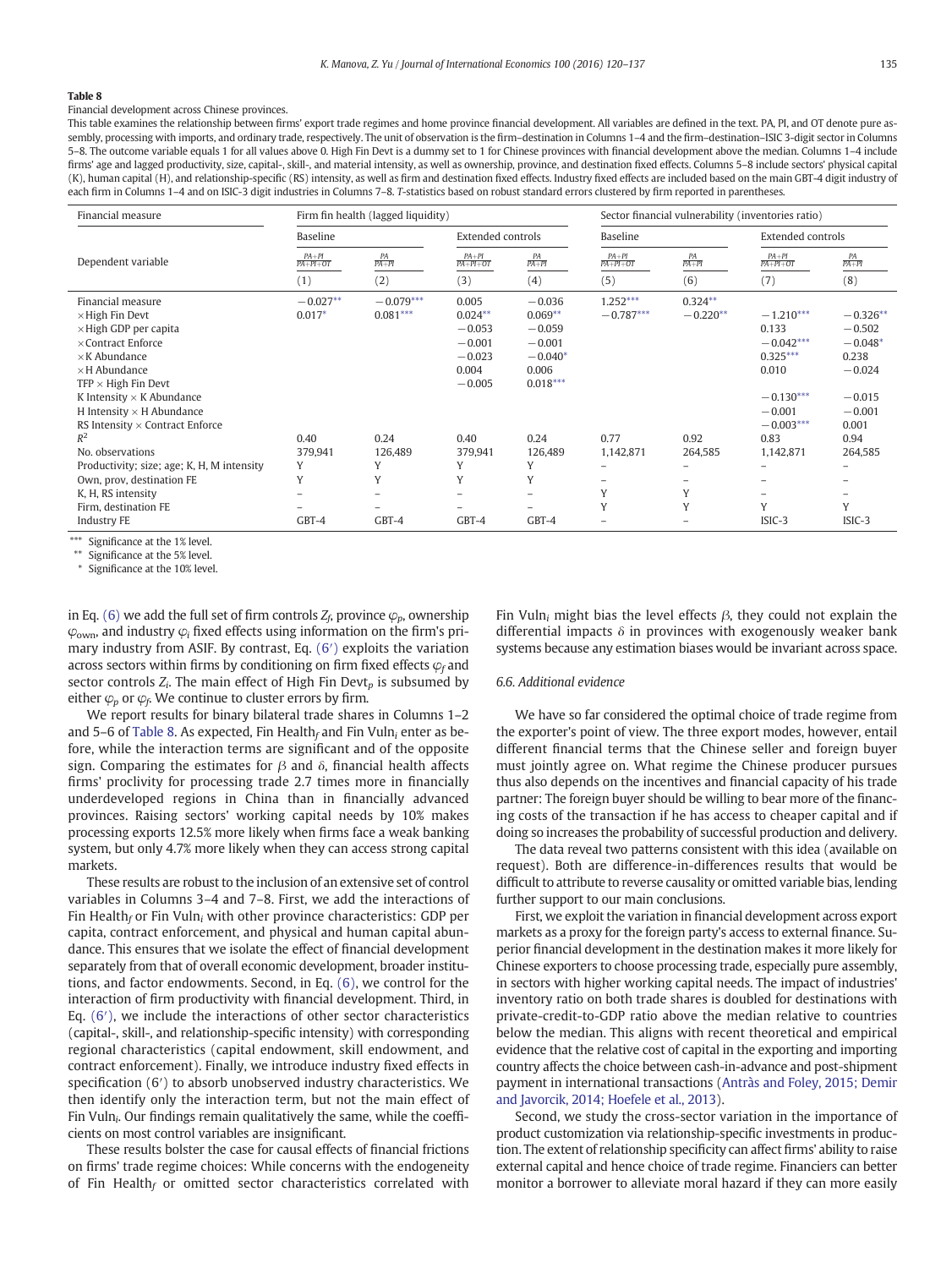<span id="page-16-0"></span>ascertain that contractual agreements about input sourcing and assembly have been observed.<sup>30</sup> Similarly, the higher the outside market value of a product, the greater the expected return to an investor in case of default, as he could seize and liquidate assets more profitably. If lenders are less likely to fund Chinese firms in industries with more relationship-specific investments, credit constraints would be more binding for such firms and their foreign buyers induced to provide more funding to ensure production. Indeed, interaction analysis indicates that firms' financial health (liquidity) and sectors' financial vulnerability (inventory ratio) affect the choice of trade regime relatively more in relationship-specific intensive sectors.

# 7. Conclusion

This paper examines how firms choose to participate in international trade and how this decision affects performance. We study three export modes that implicitly capture firms' production technology and position in the global value chain: ordinary trade, processing trade with imported inputs, and processing trade via pure assembly. Using matched customs and balance sheet data for China, we show that conducting more steps of the supply chain increases value added and profits. However, it requires more working capital because it entails higher up-front costs. As a result, credit constraints restrict firms to low value-added stages of production, and preclude them from pursuing more profitable opportunities.

Our findings highlight a novel mechanism through which liquidity constraints impact firms' export outcomes and ultimately profitability. They further suggest that financial frictions influence the design of international trade contracts and the organization of global production across firm and country boundaries. Strengthening financial markets in developing countries might thus be instrumental in increasing aggregate value added, profits, and income. A promising direction for future research is the potential for firms and entire economies to grow over time by starting with processing trade restricted to few assembly tasks and gradually expanding along the value chain into more profitable activities.

These conclusions shed light on the gains from trade in the context of global production networks and on the distributional consequences of trade policy in the presence of financial frictions. In particular, processing trade may allow more credit-constrained firms to share in the gains from trade when they would have otherwise been unable to engage with global markets. More broadly, we provide one of the first firm-level studies of processing trade and inform current discussions of the effects of global value chains on optimal trade policy, exchange rate pass-through, and the transmission of supply and demand shocks across nations.

# Appendix A. Supplementary data

Supplementary data to this article can be found online at [http://dx.](http://dx.doi.org/10.1016/j.jinteco.2016.02.005) [doi.org/10.1016/j.jinteco.2016.02.005.](http://dx.doi.org/10.1016/j.jinteco.2016.02.005)

#### References

- Ahn, J.B., Khandelwal, A., Wei, S.-J., 2011. [The role of intermediaries in facilitating trade.](http://refhub.elsevier.com/S0022-1996(16)30019-8/rf0005) [J. Int. Econ. 84 \(1\), 73](http://refhub.elsevier.com/S0022-1996(16)30019-8/rf0005)–85.
- Amiti, M., Weinstein, D., 2011. Exports and fi[nancial shocks. Q. J. Econ. 126 \(4\),](http://refhub.elsevier.com/S0022-1996(16)30019-8/rf0010) 1841–[1877.](http://refhub.elsevier.com/S0022-1996(16)30019-8/rf0010)
- Angrist, J., Pischke, S., 2008. [Mostly harmless econometrics: an empiricist's companion.](http://refhub.elsevier.com/S0022-1996(16)30019-8/rf0015) [Princeton University Press, Princeton, NJ](http://refhub.elsevier.com/S0022-1996(16)30019-8/rf0015).
- Antràs, P., Chor, D., 2013. [Organizing the global value chain. Econometrica 81 \(6\),](http://refhub.elsevier.com/S0022-1996(16)30019-8/rf0020) 2127–[2204.](http://refhub.elsevier.com/S0022-1996(16)30019-8/rf0020)
- Antràs, P., Foley, F., 2015. [Poultry in motion: a study of international trade](http://refhub.elsevier.com/S0022-1996(16)30019-8/rf0025) finance [practices. J. Polit. Econ. 123 \(4\), 809](http://refhub.elsevier.com/S0022-1996(16)30019-8/rf0025)–852.
- Antràs, P., Desai, M., Foley, F., 2009. Multinational firms, fdi fl[ows and imperfect capital](http://refhub.elsevier.com/S0022-1996(16)30019-8/rf0030) [markets. Q. J. Econ. 124 \(3\), 1171](http://refhub.elsevier.com/S0022-1996(16)30019-8/rf0030)–1219.
- Baldwin, R., 2012. [Global supply chains: why they emerged, why they matter, and where](http://refhub.elsevier.com/S0022-1996(16)30019-8/rf0035) [they are going. CEPR Discussion Paper 9103](http://refhub.elsevier.com/S0022-1996(16)30019-8/rf0035).
- Beck, T., Demirgüç-Kunt, A., Laeven, L., Levine, R., 2008. Finance, fi[rm size, and growth.](http://refhub.elsevier.com/S0022-1996(16)30019-8/rf0040) [J. Money Credit Bank. 40 \(7\), 1379](http://refhub.elsevier.com/S0022-1996(16)30019-8/rf0040)–1405.
- Bems, R., Johnson, R.C., Yi, K.-M., 2011. [Vertical linkages in the collapse of global trade.](http://refhub.elsevier.com/S0022-1996(16)30019-8/rf0045) [Am. Econ. Rev. Pap. Proc. 101 \(3\), 308](http://refhub.elsevier.com/S0022-1996(16)30019-8/rf0045)–312.
- Berman, N., Héricourt, J., 2010. [Financial factors and the margins of trade: evidence from](http://refhub.elsevier.com/S0022-1996(16)30019-8/rf0050) cross-country fi[rm-level data. J. Dev. Econ. 93 \(2\), 206](http://refhub.elsevier.com/S0022-1996(16)30019-8/rf0050)–217.
- Boyenge, J.P.S., 2007. [ILO database on export processing zones \(revised\). International](http://refhub.elsevier.com/S0022-1996(16)30019-8/rf0055) Labor Offi[ce Working Paper](http://refhub.elsevier.com/S0022-1996(16)30019-8/rf0055).
- Brandt, L., Morrow, P., 2015. "[Tariffs and the organization of trade in China.](http://refhub.elsevier.com/S0022-1996(16)30019-8/rf5555)" University of [Toronto mimeo](http://refhub.elsevier.com/S0022-1996(16)30019-8/rf5555).
- Braun, M., 2003. "[Financial contractibility and asset hardness.](http://refhub.elsevier.com/S0022-1996(16)30019-8/rf8565)" University of California Los [Angeles mimeo](http://refhub.elsevier.com/S0022-1996(16)30019-8/rf8565).
- Bricongne, J.C., Fontagné, L., Gaulier, G., Taglioni, D., Vicard, V., 2012. [Firms and the global](http://refhub.elsevier.com/S0022-1996(16)30019-8/rf0060) [crisis: french exports in the turmoil. J. Int. Econ. 87 \(1\), 134](http://refhub.elsevier.com/S0022-1996(16)30019-8/rf0060)–146.
- Chor, D., Manova, K., 2012. [Off the cliff and back: credit conditions and international trade](http://refhub.elsevier.com/S0022-1996(16)30019-8/rf0065) during the global fi[nancial crisis. J. Int. Econ. 87 \(1\), 117](http://refhub.elsevier.com/S0022-1996(16)30019-8/rf0065)–133.
- Claessens, S., Laeven, L., 2003. [Financial development, property rights, and growth.](http://refhub.elsevier.com/S0022-1996(16)30019-8/rf0070) [J. Financ. 58 \(6\), 2401](http://refhub.elsevier.com/S0022-1996(16)30019-8/rf0070)–2436.
- Dai, M., Maitra, M., Yu, M., 2011. "[Unexceptional exporter performance in China? The role](http://refhub.elsevier.com/S0022-1996(16)30019-8/rf8555) of processing trade." [Peking University mimeo](http://refhub.elsevier.com/S0022-1996(16)30019-8/rf8555).
- Defever, F., Riaño, A., 2012. [China's pure exporter subsidies. CEP Working Paper 1182.](http://refhub.elsevier.com/S0022-1996(16)30019-8/rf0075)
- Demir, B., Javorcik, B., 2014. Grin and bear it: producer-fi[nanced exports from an emerg](http://refhub.elsevier.com/S0022-1996(16)30019-8/rf0080)[ing market. CEPR Discussion Paper 10142.](http://refhub.elsevier.com/S0022-1996(16)30019-8/rf0080)
- Ding, S., Guariglia, A., Knight, J., 2013. Investment and fi[nancing constraints in China:](http://refhub.elsevier.com/S0022-1996(16)30019-8/rf0085) [does working capital management make a difference? J. Bank. Financ. 37 \(5\),](http://refhub.elsevier.com/S0022-1996(16)30019-8/rf0085) 1490–[1507](http://refhub.elsevier.com/S0022-1996(16)30019-8/rf0085).
- Fally, T. (2011). "Production staging: Measurement and facts" University of California—Berkeley mimeo.
- Fazzari, S., Petersen, B., 1993. Working capital and fi[xed investment: new evidence on](http://refhub.elsevier.com/S0022-1996(16)30019-8/rf0090) fi[nancing constraints. RAND J. Econ. 24 \(3\), 328](http://refhub.elsevier.com/S0022-1996(16)30019-8/rf0090)–342.
- Feenstra, R., Hanson, G., 2005. [Ownership and control in outsourcing to China: estimating](http://refhub.elsevier.com/S0022-1996(16)30019-8/rf0095) [the property-rights theory of the](http://refhub.elsevier.com/S0022-1996(16)30019-8/rf0095) firm. Q. J. Econ. 120 (2), 729–761.
- Feenstra, R., Li, Z., Yu, M., 2011. [Exports and credit constraints under incomplete informa](http://refhub.elsevier.com/S0022-1996(16)30019-8/rf0100)[tion: theory and evidence from China. Rev. Econ. Stat. 96 \(4\), 729](http://refhub.elsevier.com/S0022-1996(16)30019-8/rf0100)–744.
- Fernandes, A., Tang, H., 2012. [Determinants of vertical integration in export processing:](http://refhub.elsevier.com/S0022-1996(16)30019-8/rf0105) [theory and evidence from China. J. Dev. Econ. 99 \(2\), 396](http://refhub.elsevier.com/S0022-1996(16)30019-8/rf0105)–414.
- Foley, F., Manova, K., 2015. [International trade, multinational activity, and corporate](http://refhub.elsevier.com/S0022-1996(16)30019-8/rf0110) fi[nance. Annu. Rev. Econ. 7, 119](http://refhub.elsevier.com/S0022-1996(16)30019-8/rf0110)–146.
- Goldberg, P., Khandelwal, A., Pavcnik, N., Topalova, P., 2010. [Imported intermediate inputs](http://refhub.elsevier.com/S0022-1996(16)30019-8/rf0115) [and domestic product growth: evidence from India. Q. J. Econ. 125, 1727](http://refhub.elsevier.com/S0022-1996(16)30019-8/rf0115)–1767.
- Greenaway, D., Guariglia, A., Kneller, R., 2007. [Financial factors and exporting decisions.](http://refhub.elsevier.com/S0022-1996(16)30019-8/rf0120) [J. Int. Econ. 73 \(2\), 377](http://refhub.elsevier.com/S0022-1996(16)30019-8/rf0120)–395.
- Grossman, S., Hart, O., 1986. The costs and benefi[ts of ownership: a theory of vertical and](http://refhub.elsevier.com/S0022-1996(16)30019-8/rf0125) [lateral integration. J. Polit. Econ. 94 \(4\), 691](http://refhub.elsevier.com/S0022-1996(16)30019-8/rf0125)–719.
- Guiso, L., Sapienza, P., Zingales, L., 2004. Does local fi[nancial development matter? Q.](http://refhub.elsevier.com/S0022-1996(16)30019-8/rf0130) [J. Econ. 119 \(3\), 929](http://refhub.elsevier.com/S0022-1996(16)30019-8/rf0130)–969.
- Hanson, G., Mataloni, R., Slaughter, M., 2005. [Vertical production networks in multina](http://refhub.elsevier.com/S0022-1996(16)30019-8/rf0135)tional fi[rms. Rev. Econ. Stat. 87 \(4\), 664](http://refhub.elsevier.com/S0022-1996(16)30019-8/rf0135)–678.
- Hart, O., Moore, J., 1990. [Property rights and the nature of the](http://refhub.elsevier.com/S0022-1996(16)30019-8/rf0140) firm. J. Polit. Econ. 98 (6), 1119–[1158.](http://refhub.elsevier.com/S0022-1996(16)30019-8/rf0140)
- Helpman, E., 1984. [A simple theory of international trade with multinational](http://refhub.elsevier.com/S0022-1996(16)30019-8/rf0145) [corporations. J. Polit. Econ. 92, 451](http://refhub.elsevier.com/S0022-1996(16)30019-8/rf0145)–471.
- Héricourt, J., Poncet, S., 2015. Exchange rate volatility, fi[nancial constraints and trade:](http://refhub.elsevier.com/S0022-1996(16)30019-8/rf0150) empirical evidence from Chinese fi[rms. World Bank Econ. Rev. 29 \(3\), 550](http://refhub.elsevier.com/S0022-1996(16)30019-8/rf0150)–578.
- Hoefele, A., Schmidt-Eisenlohr, T., Yu, Z., 2013. [Payment choice and international trade:](http://refhub.elsevier.com/S0022-1996(16)30019-8/rf0155) fi[rm level evidence from developing countries. Can. J. Econ. \(forthcoming\)](http://refhub.elsevier.com/S0022-1996(16)30019-8/rf0155).
- Huang, Y., Ma, Y., Yang, Z., Zhang, Y., 2008. A fire sale without fi[re: an explanation of](http://refhub.elsevier.com/S0022-1996(16)30019-8/rf9000) [labor-intensive fdi in China. MIT Sloan Research Paper No. 4713](http://refhub.elsevier.com/S0022-1996(16)30019-8/rf9000)–08. Javorcik, B., Spatareanu, M., 2009. [Liquidity constraints and](http://refhub.elsevier.com/S0022-1996(16)30019-8/rf0160) firms' linkages with
- [multinationals. World Bank Econ. Rev. 23 \(2\), 323](http://refhub.elsevier.com/S0022-1996(16)30019-8/rf0160)–346. Johnson, R., Noguera, G., 2012. [Accounting for intermediates: production sharing and](http://refhub.elsevier.com/S0022-1996(16)30019-8/rf0165)
- [trade in value added. J. Int. Econ. 86, 224](http://refhub.elsevier.com/S0022-1996(16)30019-8/rf0165)–236.
- Kee, H.L., Tang, H., 2012. [Domestic value added in exports: theory and](http://refhub.elsevier.com/S0022-1996(16)30019-8/rf0170) firm evidence from [China. Am. Econ. Rev. \(forthcoming\)](http://refhub.elsevier.com/S0022-1996(16)30019-8/rf0170). Kim, S.J., Shin, H.S., 2012. "[Working capital, inventories and optimal offshoring.](http://refhub.elsevier.com/S0022-1996(16)30019-8/rf9055)" Princeton
- [University mimeo](http://refhub.elsevier.com/S0022-1996(16)30019-8/rf9055).
- Koopman, R., Wang, Z., Wei, S.-J., 2011. [Estimating domestic content in exports when](http://refhub.elsevier.com/S0022-1996(16)30019-8/rf0175) [processing trade is pervasive. J. Dev. Econ. 96 \(2\), 178](http://refhub.elsevier.com/S0022-1996(16)30019-8/rf0175)–189.
- Krishna, K., Bai, X., Ma, H., 2015. [How you export matters: export mode, learning and](http://refhub.elsevier.com/S0022-1996(16)30019-8/rf0180) [productivity in China. NBER Working Paper 21164](http://refhub.elsevier.com/S0022-1996(16)30019-8/rf0180).
- Kroszner, R., Laeven, L., Klingebiel, D., 2007. Banking crises, fi[nancial dependence, and](http://refhub.elsevier.com/S0022-1996(16)30019-8/rf0185) [growth. J. Financ. Econ. 84 \(1\), 187](http://refhub.elsevier.com/S0022-1996(16)30019-8/rf0185)–228.
- Kugler, M., Verhoogen, E., 2009. [Plants and imported inputs: new facts and an interpreta](http://refhub.elsevier.com/S0022-1996(16)30019-8/rf0190)[tion. Am. Econ. Rev. Pap. Proc. 99 \(2\), 501](http://refhub.elsevier.com/S0022-1996(16)30019-8/rf0190)–507.
- Kugler, M., Verhoogen, E., 2012. [Prices, plant size, and product quality. Rev. Econ. Stud. 79](http://refhub.elsevier.com/S0022-1996(16)30019-8/rf0195) [\(1\), 307](http://refhub.elsevier.com/S0022-1996(16)30019-8/rf0195)–339.
- Lemoine, F., Ünal-Kesenci, D., 2004. [Assembly trade and technology transfer: the case of](http://refhub.elsevier.com/S0022-1996(16)30019-8/rf0200) [China. World Dev. 32 \(5\), 829](http://refhub.elsevier.com/S0022-1996(16)30019-8/rf0200)–850.
- Levchenko, A., Lewis, L., Tesar, L., 2010. [The collapse of International trade during the](http://refhub.elsevier.com/S0022-1996(16)30019-8/rf0205) [2008-2009 crisis: in search of the smoking gun. IMF Econ. Rev. 58 \(2\), 214](http://refhub.elsevier.com/S0022-1996(16)30019-8/rf0205)–253.
- Levinsohn, J., Petrin, A., 2003. [Estimating production functions using inputs to control for](http://refhub.elsevier.com/S0022-1996(16)30019-8/rf0210) [unobservables. Rev. Econ. Stud. 70 \(2\), 317](http://refhub.elsevier.com/S0022-1996(16)30019-8/rf0210)–341.
- Manova, K., 2013. [Credit constraints, heterogeneous](http://refhub.elsevier.com/S0022-1996(16)30019-8/rf0215) firms, and international trade. Rev. [Econ. Stud. 80 \(2\), 711](http://refhub.elsevier.com/S0022-1996(16)30019-8/rf0215)–744.
- Manova, K., Zhang, Z., 2009. [China's exporters and importers:](http://refhub.elsevier.com/S0022-1996(16)30019-8/rf0220) firms, products and trade

[partners. NBER Working Paper 15249.](http://refhub.elsevier.com/S0022-1996(16)30019-8/rf0220) <sup>30</sup> See Antràs et al. (2009) for a formal model of a similar mechanism.